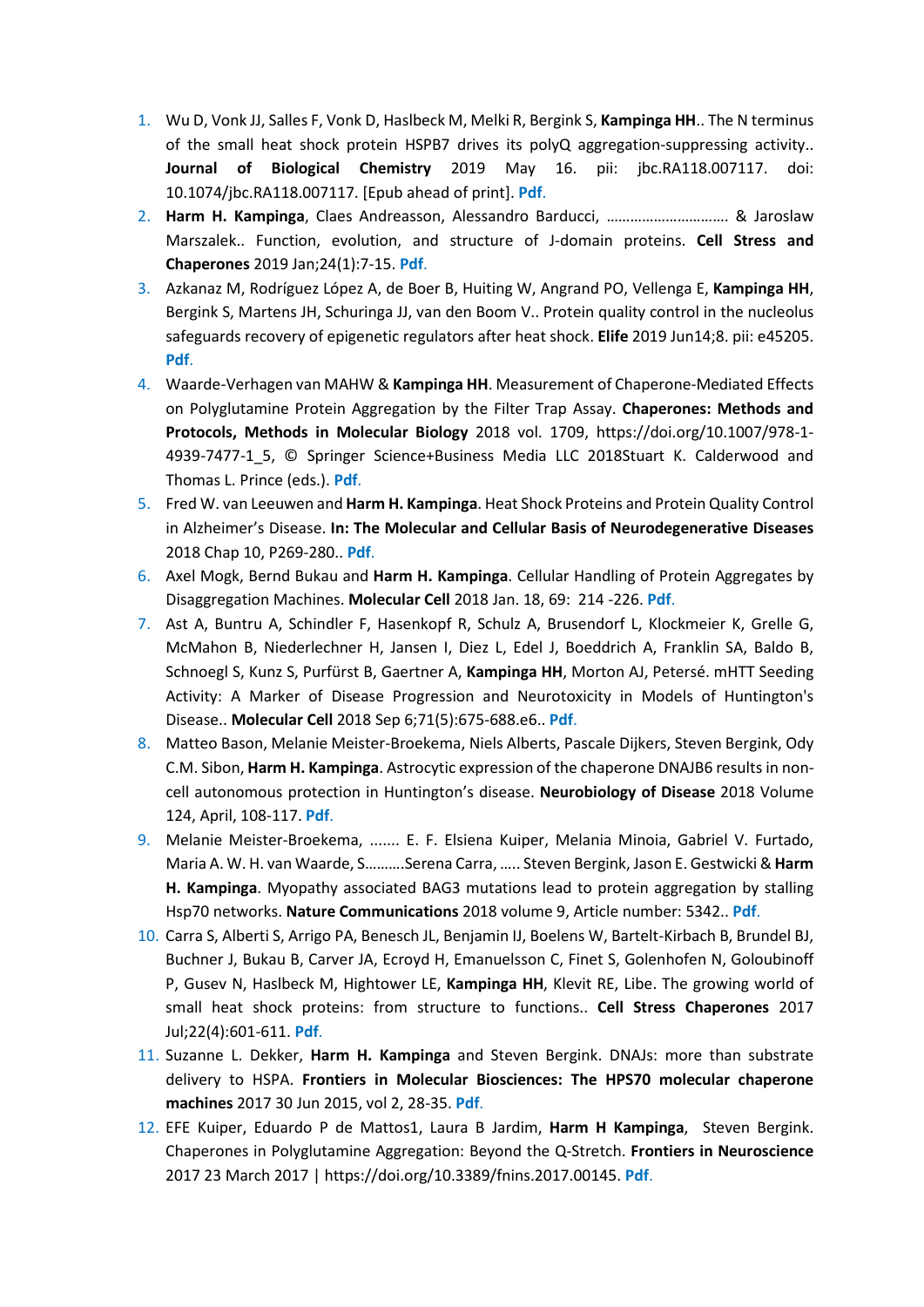- 13. Kuiper EF, de Mattos EP, Jardim LB, **Kampinga HH**, Bergink S. Chaperones in Polyglutamine Aggregation: Beyond the Q-Stretch.. **Neuroscience** 2017 Mar 23;11:145. **[Pdf](http://journal.frontiersin.org/article/10.3389/fnins.2017.00145/full)**.
- 14. Vos MJ, Carra S, Kanon B, Bosveld F, Klauke K, Sibon OC, **Kampinga HH**.. Specific protein homeostatic functions of small heat-shock proteins increase lifespan.. **Aging Cell** 2016 Apr;15(2):217-26.. **[Pdf](https://www.ncbi.nlm.nih.gov/pubmed/26705243)**.
- 15. Klionsky DJ, .. **Kampinga HH**, et al.. Guidelines for the use and interpretation of assays for monitoring autophagy (3rd edition).. **Autophagy** 2016 12(1):1-222. No abstract available. Erratum in: Autophagy. 2016;12(2):443.. **[Pdf](https://www.ncbi.nlm.nih.gov/pubmed/26799652)**.
- 16. Eenjes E, Dragich JM, **Kampinga HH**, Yamamoto A.. Distinguishing aggregate formation and aggregate clearance using cell-based assays.. **Journal of Cell Science** 2016 Mar 15;129(6):1260- 70.. **[Pdf](https://www.ncbi.nlm.nih.gov/pubmed/26818841)**.
- 17. **Kampinga HH**, Bergink S.. Heat shock proteins as potential targets for protective strategies in neurodegeneration.. **Lancet Neurology** 2016 Jun;15(7):748-59. Review.. **[Pdf](http://ac.els-cdn.com/S1474442216000995/1-s2.0-S1474442216000995-main.pdf?_tid=f1379c04-4b84-11e7-bfa4-00000aab0f6b&acdnat=1496842181_260dd0cb61418fc6cd172d7f26be6df3)**.
- 18. Kakkar V, Månsson C, de Mattos EP, Bergink S, van der Zwaag M, van Waarde MA, Kloosterhuis NJ, Melki R, van Cruchten RT, Al-Karadaghi S, Arosio P, Dobson CM, Knowles TP, Bates GP, van Deursen JM, Linse S, van de Sluis B, Emanuelsson C, **Kampinga HH**.. The S/T-Rich Motif in the DNAJB6 Chaperone Delays Polyglutamine Aggregation and the Onset of Disease in a Mouse Model.. **Molecular Cell** 2016 Apr 12. pii: S1097-2765(16)00227-6. doi: 10.1016/j.. **[Pdf](https://www.ncbi.nlm.nih.gov/pubmed/27151442)**.
- 19. Seidel K, Siswanto S, Fredrich M, Bouzrou M, Brunt ER, van Leeuwen FW, **Kampinga HH**, Korf HW, Rüb U, den Dunnen WF. Polyglutamine aggregation in Huntington's disease and spinocerebellar ataxia type 3: similar mechanisms in aggregate formation.. **Neuropathology and Applied Neurobiology** 2016 Feb;42(2):153-66.. **[Pdf](http://onlinelibrary.wiley.com/doi/10.1111/nan.12253/epdf)**.
- 20. Kakkar V, Kuiper EF, Pandey A, Braakman I, **Kampinga HH**.. Versatile members of the DNAJ family show Hsp70 dependent anti-aggregation activity on RING1 mutant parkin C289G.. **Scientific Reports** 2016 Oct 7;6:34830.. **[Pdf](https://www.ncbi.nlm.nih.gov/pubmed/27713507)**.
- 21. Smeets CJ, Jezierska J, Watanabe H, Duarri A, Fokkens MR, Meijer M, Zhou Q, Yakovleva T, Boddeke E, den Dunnen W, van Deursen J, Bakalkin G, **Kampinga HH**, van de Sluis B, Verbeek DS.. Elevated mutant dynorphin A causes Purkinje cell loss and motor dysfunction in spinocerebellar ataxia type 23.. **Brain** 2015 Sep;138(Pt 9):2537-52.. **[Pdf](https://www.ncbi.nlm.nih.gov/pubmed/26169942)**.
- 22. Duarri A, Lin MC, Fokkens MR, Meijer M, Smeets CJ, Nibbeling EA, Boddeke E, Sinke RJ, **Kampinga HH**, Papazian DM, Verbeek DS.. Spinocerebellar ataxia type 19/22 mutations alter heterocomplex Kv4.3 channel function and gating in a dominant manner.. **Cellular and Molecular Life Sciences** 2015 Sep;72(17):3387-99.. **[Pdf](https://www.ncbi.nlm.nih.gov/pubmed/25854634)**.
- 23. Dekker SL, **Kampinga HH**, Bergink S.. DNAJs: more than substrate delivery to HSPA.. **Frontiers in Molecular Biosciences** 2015 Jun 30;2:35. Review.. **[Pdf](https://www.ncbi.nlm.nih.gov/pubmed/26176011)**.
- 24. Snijder PM, Baratashvili M, Grzeschik NA, Leuvenink HG, Kuijpers L, Huitema S, Schaap O, Giepmans BN, Kuipers J, Miljkovic JL, Mitrovic A, Bos EM, Szabó C, **Kampinga HH**, Dijkers PF, Den Dunnen WF, Filipovic MR, Van Goor H, Sibon OC.. Overexpression of cystathionine γ-lyase suppresses detrimental effects of spinocerebellar ataxia type 3.. **Molecular Medicine** 2015 21:758-768. **[Pdf](https://www.ncbi.nlm.nih.gov/pubmed/26467707)**.
- 25. **Kampinga HH**.. Molecular biology: It takes two to untangle.. **Nature** 2015 Aug 13;524(7564):169-70. No abstract available.. **[Pdf](https://www.ncbi.nlm.nih.gov/pubmed/26245378)**.
- 26. Meijering RA, Wiersma M, van Marion DM, Zhang D, Hoogstra-Berends F, Dijkhuis AJ, Schmidt M, Wieland T, **Kampinga HH**, Henning RH, Brundel BJ.. RhoA Activation Sensitizes Cells to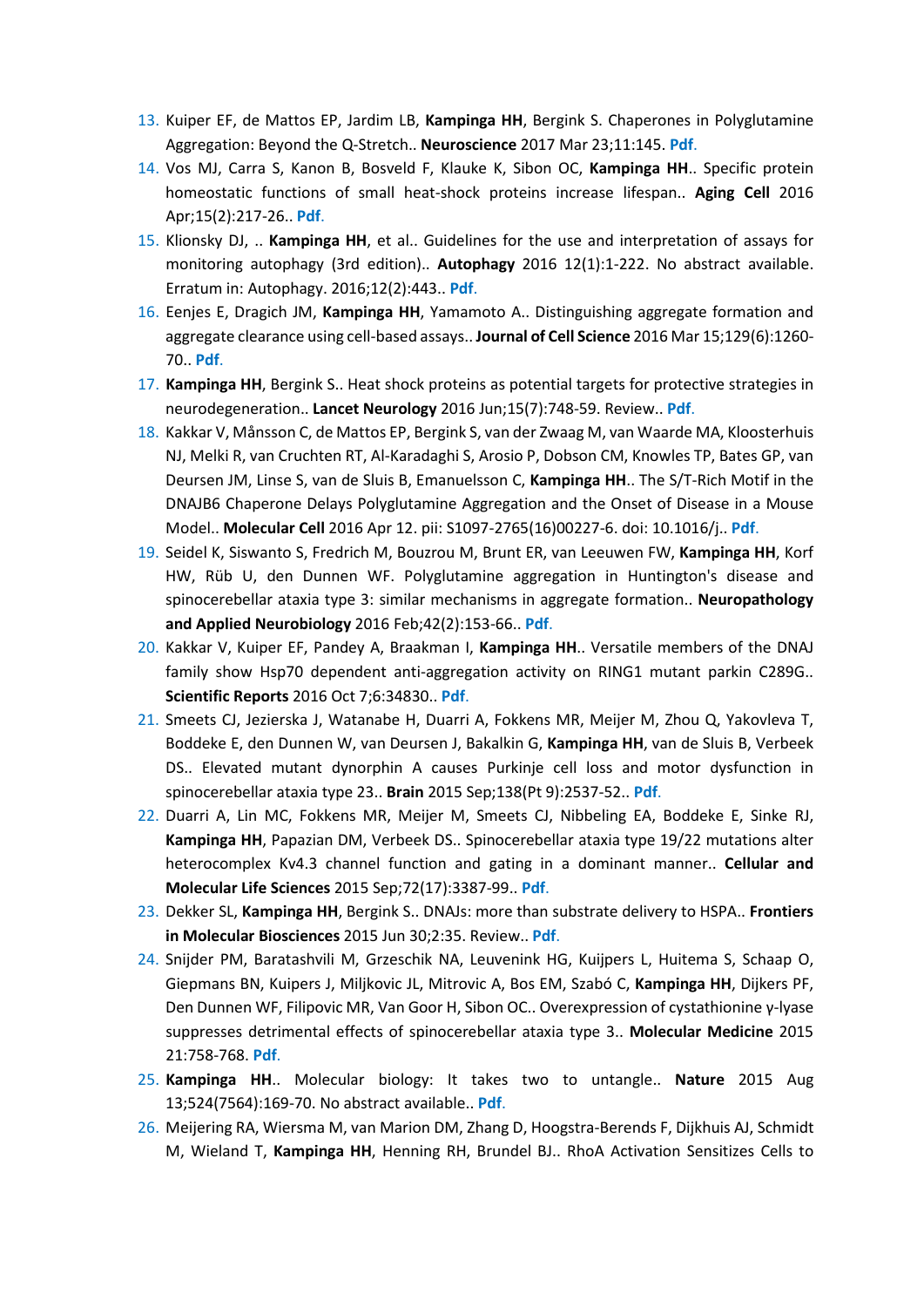Proteotoxic Stimuli by Abrogating the HSF1-Dependent Heat Shock Response.. **PLoS One** 2015 Jul 20;10(7):e0133553.. **[Pdf](https://www.ncbi.nlm.nih.gov/pubmed/26193369)**.

- 27. Hussein RM, Benjamin IJ, **Kampinga HH**.. Rescue of αB Crystallin (HSPB5) Mutants Associated Protein Aggregation by Co-Expression of HSPB5 Partners.. **PLoS One** 2015 May 11;10(5):e0126761.. **[Pdf](https://www.ncbi.nlm.nih.gov/pubmed/25961584)**.
- 28. Minoia M, Boncoraglio A, Vinet J, Morelli FF, Brunsting JF, Poletti A, Krom S, Reits E, **Kampinga HH**, Carra S.. BAG3 induces the sequestration of proteasomal clients into cytoplasmic puncta: implications for a proteasome-to-autophagy switch.. **Autophagy** 2014 Sep;10(9):1603-21.. **[Pdf](https://www.ncbi.nlm.nih.gov/pubmed/25046115)**.
- 29. Månsson C, Kakkar V, Monsellier E, Sourigues Y, Härmark J, **Kampinga HH**, Melki R, Emanuelsson C.. DNAJB6 is a peptide-binding chaperone which can suppress amyloid fibrillation of polyglutamine peptides at substoichiometric molar ratios.. **Cell Stress and Chaperones** 2014 Mar;19(2):227-39.. **[Pdf](https://www.ncbi.nlm.nih.gov/pubmed/23904097)**.
- 30. Kakkar V, Meister-Broekema M, Minoia M, Carra S, **Kampinga HH**.. Barcoding heat shock proteins to human diseases: looking beyond the heat shock response.. **Disease models & mechanisms** 2014 Apr;7(4):421-34. Review.. **[Pdf](https://www.ncbi.nlm.nih.gov/pubmed/24719117)**.
- 31. van Ham TJ, Brady CA, Kalicharan RD, Oosterhof N, Kuipers J, Veenstra-Algra A, Sjollema KA, Peterson RT, **Kampinga HH**, Giepmans BN.. Intravital correlated microscopy reveals differential macrophage and microglial dynamics during resolution of neuroinflammation.. **Disease models & mechanisms** 2014 Jul;7(7):857-69.. **[Pdf](https://www.ncbi.nlm.nih.gov/pubmed/24973753)**.
- 32. Månsson C, Arosio P, Hussein R, **Kampinga HH**, Hashem RM, Boelens WC, Dobson CM, Knowles TP, Linse S, Emanuelsson C.. Interaction of the molecular chaperone DNAJB6 with growing amyloid-beta 42 (Aβ42) aggregates leads to sub-stoichiometric inhibition of amyloid formation.. **Journal of Biological Chemistry** 2014 Nov 7;289(45):31066-76.. **[Pdf](https://www.ncbi.nlm.nih.gov/pubmed/25217638)**.
- 33. Jezierska J, Goedhart J, **Kampinga HH**, Reits EA, Verbeek DS.. SCA14 mutation V138E leads to partly unfolded PKCγ associated with an exposed C-terminus, altered kinetics, phosphorylation and enhanced insolubilization.. **Journal of Neurochemistry** 2014 Mar;128(5):741-51.. **[Pdf](https://www.ncbi.nlm.nih.gov/pubmed/24134140)**.
- 34. Minoia M, Grit C, **Kampinga HH**.. HSPA1A-independent suppression of PARK2 C289G protein aggregation by human small heat shock proteins.. **Molecular and Cellular Biology** 2014 Oct 1;34(19):3570-8.. **[Pdf](https://www.ncbi.nlm.nih.gov/pubmed/25022755)**.
- 35. **Kampinga HH**.. Chaperoned by prebiotic inorganic polyphosphate molecules: an ancient transcription-independent mechanism to restore protein homeostasis.. **Molecular Cell** 2014 Mar 6;53(5):685-7.. **[Pdf](https://www.ncbi.nlm.nih.gov/pubmed/24606917)**.
- 36. Vonk WI, Kakkar V, Bartuzi P, Jaarsma D, Berger R, Hofker MH, Klomp LW, Wijmenga C, **Kampinga HH**, van de Sluis B.. The Copper Metabolism MURR1 domain protein 1 (COMMD1) modulates the aggregation of misfolded protein species in a client-specific manner.. **PLoS One** 2014 Apr 1;9(4):e92408.. **[Pdf](https://www.ncbi.nlm.nih.gov/pubmed/24691167)**.
- 37. **Kampinga HH**.. Cell biology. A cell death avenue evolved from a life-saving path.. **Science** 2014 Jun 20;344(6190):1341-2. No abstract available.. **[Pdf](https://www.ncbi.nlm.nih.gov/pubmed/24948721)**.
- 38. Crul T, Toth N, Piotto S, Literati-Nagy P, Tory K, Haldimann P, Kalmar B, Greensmith L, Torok Z, Balogh G, Gombos I, Campana F, Concilio S, Gallyas F, Nagy G, Berente Z, Gungor B, Peter M, Glatz A, Hunya A, Literati-Nagy Z, Vigh L Jr, Hoogstra-Berends F,. Hydroximic acid derivatives: pleiotropic HSP co-inducers restoring homeostasis and robustness.. **Current Pharmaceutical Design** 2013 19(3):309-46. Review.. **[Pdf](https://www.ncbi.nlm.nih.gov/pubmed/22920902)**.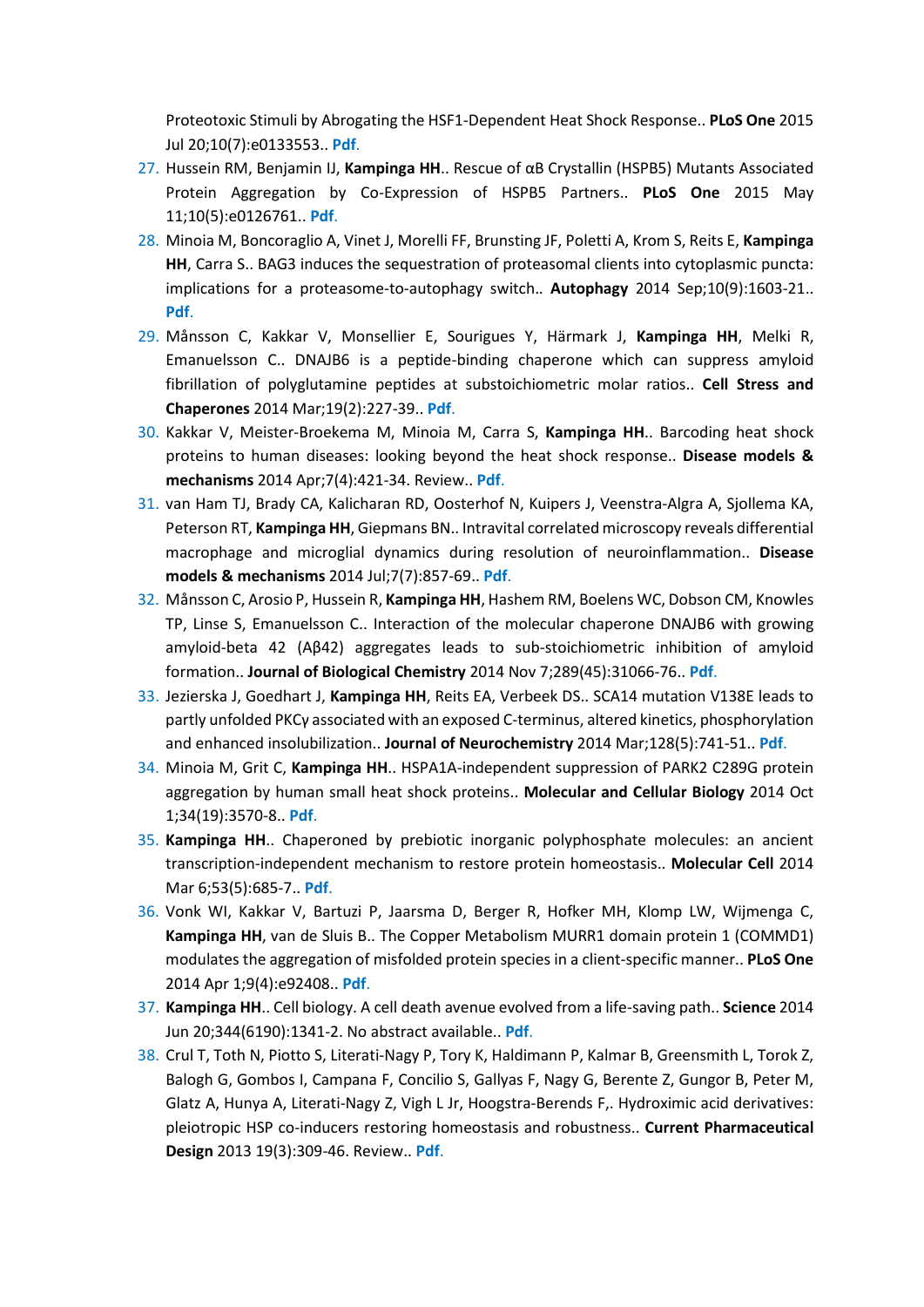- 39. Yang J, Carra S, Zhu WG, **Kampinga HH**.. The regulation of the autophagic network and its implications for human disease.. **International journal of biological sciences** 2013 Dec 1;9(10):1121-33. Review.. **[Pdf](https://www.ncbi.nlm.nih.gov/pubmed/24339733)**.
- 40. Gillis J, Schipper-Krom S, Juenemann K, Gruber A, Coolen S, van den Nieuwendijk R, van Veen H, Overkleeft H, Goedhart J, **Kampinga HH**, Reits EA.. The DNAJB6 and DNAJB8 protein chaperones prevent intracellular aggregation of polyglutamine peptides.. **Journal of Biological Chemistry** 2013 Jun 14;288(24):17225-37.. **[Pdf](https://www.ncbi.nlm.nih.gov/pubmed/23612975)**.
- 41. van Dullemen LF, Bos EM, Schuurs TA, **Kampinga HH**, Ploeg RJ, van Goor H, Leuvenink HG.. Brain death induces renal expression of heme oxygenase-1 and heat shock protein 70.. **Journal of Translational Medicine** 2013 Jan 29;11:22.. **[Pdf](https://www.ncbi.nlm.nih.gov/pubmed/23356498)**.
- 42. Carra S, Rusmini P, Crippa V, Giorgetti E, Boncoraglio A, Cristofani R, Naujock M, Meister M, Minoia M, **Kampinga HH**, Poletti A.. Different anti-aggregation and pro-degradative functions of the members of the mammalian sHSP family in neurological disorders.. **Philosophical transactions of the Royal Society of London. Series B, Biological sciences** 2013 Mar 25;368(1617):20110409. Review.. **[Pdf](https://www.ncbi.nlm.nih.gov/pubmed/23530259)**.
- 43. Duarri A, Jezierska J, Fokkens M, Meijer M, Schelhaas HJ, den Dunnen WF, van Dijk F, Verschuuren-Bemelmans C, Hageman G, van de Vlies P, Küsters B, van de Warrenburg BP, Kremer B, Wijmenga C, Sinke RJ, Swertz MA, **Kampinga HH**, Boddeke E, Verbeek DS.. Mutations in potassium channel kcnd3 cause spinocerebellar ataxia type 19.. **Annals of Neurology** 2012 Dec;72(6):870-80.. **[Pdf](https://www.ncbi.nlm.nih.gov/pubmed/23280838)**.
- 44. Klionsky DJ, .. **Kampinga HH**, et al.. Guidelines for the use and interpretation of assays for monitoring autophagy.. **Autophagy** 2012 Apr;8(4):445-544.. **[Pdf](https://www.ncbi.nlm.nih.gov/pubmed/22966490)**.
- 45. Nishizawa S, Hirohashi Y, Torigoe T, Takahashi A, Tamura Y, Mori T, Kanaseki T, Kamiguchi K, Asanuma H, Morita R, Sokolovskaya A, Matsuzaki J, Yamada R, Fujii R, **Kampinga HH**, Kondo T, Hasegawa T, Hara I, Sato N.. HSP DNAJB8 controls tumor-initiating ability in renal cancer stemlike cells.. **Cancer Research** 2012 Jun 1;72(11):2844-54.. **[Pdf](https://www.ncbi.nlm.nih.gov/pubmed/22552285)**.
- 46. Heldens L, van Genesen ST, Hanssen LL, Hageman J, **Kampinga HH**, Lubsen NH.. Protein refolding in peroxisomes is dependent upon an HSF1-regulated function.. **Cell Stress and Chaperones** 2012 Sep;17(5):603-13.. **[Pdf](https://www.ncbi.nlm.nih.gov/pubmed/22477622)**.
- 47. Kakkar V, Prins LC, **Kampinga HH**.. DNAJ proteins and protein aggregation diseases.. **Current Topics in Medicinal Chemistry.** 2012 12(22):2479-90. Review.. **[Pdf](https://www.ncbi.nlm.nih.gov/pubmed/23339302)**.
- 48. Garrido C, Paul C, Seigneuric R, **Kampinga HH**.. The small heat shock proteins family: the long forgotten chaperones.. **International Journal of Biochemistry & Cell Biology** 2012 Oct;44(10):1588-92. Review.. **[Pdf](https://www.ncbi.nlm.nih.gov/pubmed/22449631)**.
- 49. **Kampinga HH**, Garrido C.. HSPBs: small proteins with big implications in human disease.. **International Journal of Biochemistry & Cell Biology** 2012 Oct;44(10):1706-10. Review.. **[Pdf](https://www.ncbi.nlm.nih.gov/pubmed/22721753)**.
- 50. Seidel K, Vinet J, Dunnen WF, Brunt ER, Meister M, Boncoraglio A, Zijlstra MP, Boddeke HW, Rüb U, **Kampinga HH**, Carra S.. The HSPB8-BAG3 chaperone complex is upregulated in astrocytes in the human brain affected by protein aggregation diseases.. **Neuropathology and Applied Neurobiology** 2012 Feb;38(1):39-53.. **[Pdf](https://www.ncbi.nlm.nih.gov/pubmed/21696420)**.
- 51. Seidel K, Meister M, Dugbartey GJ, Zijlstra MP, Vinet J, Brunt ER, van Leeuwen FW, Rüb U, **Kampinga HH**, den Dunnen WF.. Cellular protein quality control and the evolution of aggregates in spinocerebellar ataxia type 3 (SCA3).. **Neuropathology and Applied Neurobiology** 2012 Oct;38(6):548-58.. **[Pdf](https://www.ncbi.nlm.nih.gov/pubmed/21916928)**.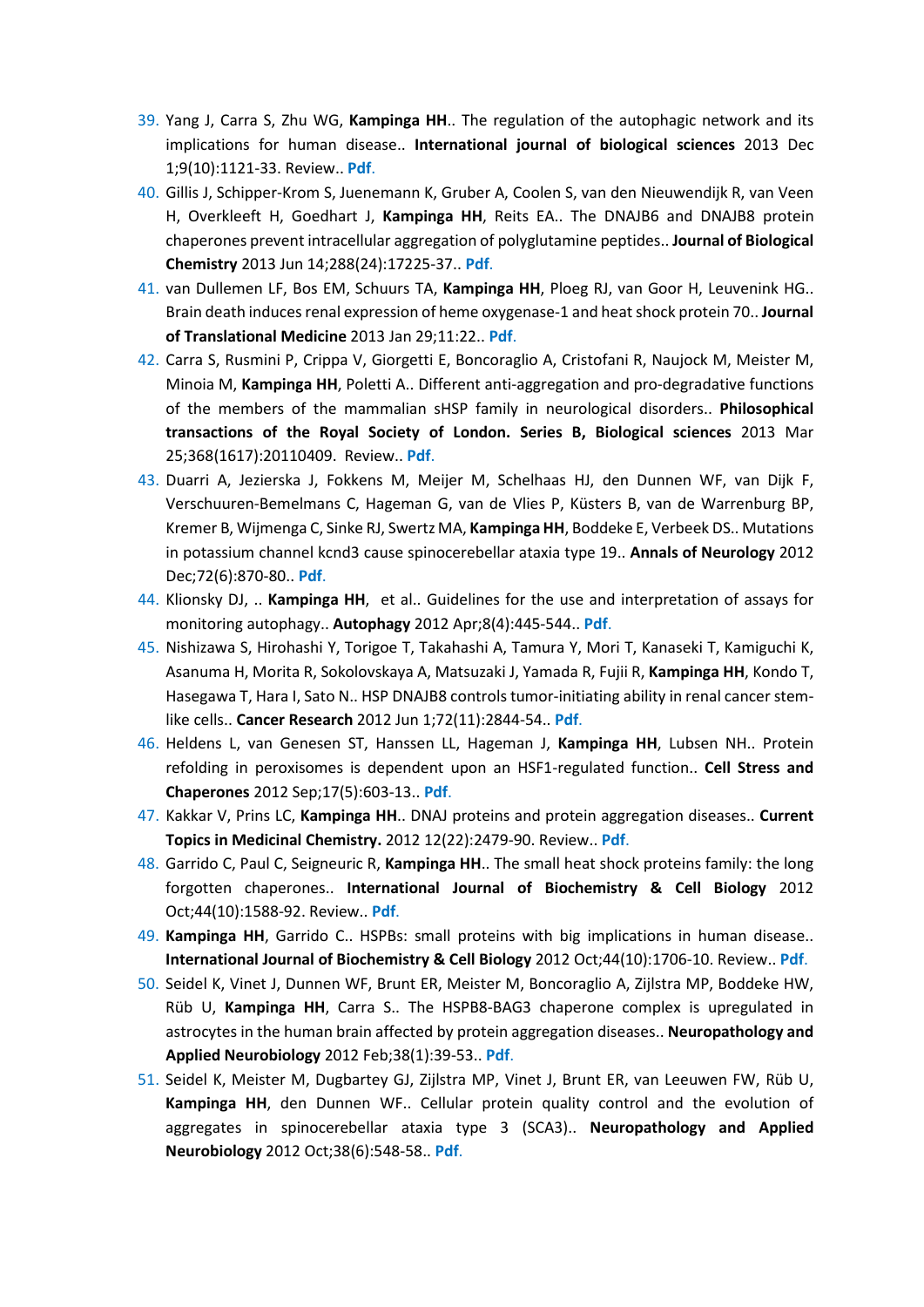- 52. Ke L, Meijering RA, Hoogstra-Berends F, Mackovicova K, Vos MJ, Van Gelder IC, Henning RH, **Kampinga HH**, Brundel BJ.. HSPB1, HSPB6, HSPB7 and HSPB8 protect against RhoA GTPaseinduced remodeling in tachypaced atrial myocytes.. **PLoS One** 2012 6(6):e20395.. **[Pdf](https://www.ncbi.nlm.nih.gov/pubmed/21731611)**.
- 53. Niemantsverdriet M, Nagle P, Chiu RK, Langendijk JA, **Kampinga HH**, Coppes RP.. ΔNp73 enhances promoter activity of TGF-β induced genes.. **PLoS One** 2012 7(12):e50815.. **[Pdf](https://www.ncbi.nlm.nih.gov/pubmed/23236396)**.
- 54. Mannini B, Cascella R, Zampagni M, van Waarde-Verhagen M, Meehan S, Roodveldt C, Campioni S, Boninsegna M, Penco A, Relini A, **Kampinga HH**, Dobson CM, Wilson MR, Cecchi C, Chiti F.. Molecular mechanisms used by chaperones to reduce the toxicity of aberrant protein oligomers.. **Proceedings of the National Academy of Sciences of the United States of America .** 2012 Proc Natl Acad Sci U S A. 2012. **[Pdf](https://www.ncbi.nlm.nih.gov/pubmed/22802614)**.
- 55. Carra S, Crippa V, Rusmini P, Boncoraglio A, Minoia M, Giorgetti E, **Kampinga HH**, Poletti A.. Alteration of protein folding and degradation in motor neuron diseases: Implications and protective functions of small heat shock proteins.. **Progress in Neurobiology** 2012 May;97(2):83-100. Review.. **[Pdf](https://www.ncbi.nlm.nih.gov/pubmed/21971574)**.
- 56. Hoogstra-Berends F, Meijering RA, Zhang D, Heeres A, Loen L, Seerden JP, Kuipers I, **Kampinga HH**, Henning RH, Brundel BJ.. Heat shock protein-inducing compounds as therapeutics to restore proteostasis in atrial fibrillation.. **Trends in Cardiovascular Medicine** 2012 Apr;22(3):62-8. Review.. **[Pdf](https://www.ncbi.nlm.nih.gov/pubmed/22863365)**.
- 57. Vos MJ, Zijlstra MP, Carra S, Sibon OC, **Kampinga HH**.. Small heat shock proteins, protein degradation and protein aggregation diseases.. **Autophagy** 2011 Jan;7(1):101-3.. **[Pdf](https://www.ncbi.nlm.nih.gov/pubmed/21045566)**.
- 58. Yang J, Zhao Y, Ma K, Jiang FJ, Liao W, Zhang P, Zhou J, Tu B, Wang L, **Kampinga HH**, Xie Z, Zhu WG.. Deficiency of hepatocystin induces autophagy through an mTOR-dependent pathway.. **Autophagy** 2011 Jul;7(7):748-59.. **[Pdf](https://www.ncbi.nlm.nih.gov/pubmed/21681021)**.
- 59. Hageman J, van Waarde MA, Zylicz A, Walerych D, **Kampinga HH**.. The diverse members of the mammalian HSP70 machine show distinct chaperone-like activities.. **Biochemical Journal** 2011 Apr 1;435(1):127-42.. **[Pdf](https://www.ncbi.nlm.nih.gov/pubmed/21231916)**.
- 60. De Maio A, Tanguay RM, **Kampinga H**, Lee E, Kim CD, Hightower L.. Stress at the Korean Mountains: meeting report of the 8th International Workshop on the Molecular Biology of Stress Responses.. **Cell Stress and Chaperones** 2011 Mar;16(2):113-8.. **[Pdf](https://www.ncbi.nlm.nih.gov/pubmed/20886326)**.
- 61. Zhang D, Ke L, Mackovicova K, Van Der Want JJ, Sibon OC, Tanguay RM, Morrow G, Henning RH, **Kampinga HH**, Brundel BJ.. Effects of different small HSPB members on contractile dysfunction and structural changes in a Drosophila melanogaster model for Atrial Fibrillation.. **Journal of Molecular and Cellular Cardiology** 2011 Sep;51(3):381-9.. **[Pdf](https://www.ncbi.nlm.nih.gov/pubmed/21745477)**.
- 62. Hishiya A, Salman MN, Carra S, **Kampinga HH**, Takayama S.. BAG3 directly interacts with mutated alphaB-crystallin to suppress its aggregation and toxicity.. **PLoS One** 2011 Mar 15;6(3):e16828.. **[Pdf](https://www.ncbi.nlm.nih.gov/pubmed/21423662)**.
- 63. Seidel K, den Dunnen WF, Schultz C, Paulson H, Frank S, de Vos RA, Brunt ER, Deller T, **Kampinga HH**, Rüb U.. Axonal inclusions in spinocerebellar ataxia type 3.. **Acta Neuropathology** 2010 Oct;120(4):449-60. doi: 10.1007/s00401-010-0717-7.. **[Pdf](http://download.springer.com/static/pdf/780/art%253A10.1007%252Fs00401-010-0717-7.pdf?originUrl=http%3A%2F%2Flink.springer.com%2Farticle%2F10.1007%2Fs00401-010-0717-7&token2=exp=1478099325%7Eacl=%2Fstatic%2Fpdf%2F780%2Fart%25253A10.1007%25252Fs00401-010-071)**.
- 64. Zijlstra MP, Rujano MA, Van Waarde MA, Vis E, Brunt ER, **Kampinga HH**.. Levels of DNAJB family members (HSP40) correlate with disease onset in patients with spinocerebellar ataxia type 3.. **European Journal of Neuroscience** 2010 Sep;32(5):760-70.. **[Pdf](https://www.ncbi.nlm.nih.gov/pubmed/20726892)**.
- 65. Vos MJ, Zijlstra MP, Kanon B, van Waarde-Verhagen MA, Brunt ER, Oosterveld-Hut HM, Carra S, Sibon OC, **Kampinga HH**.. HSPB7 is the most potent polyQ aggregation suppressor within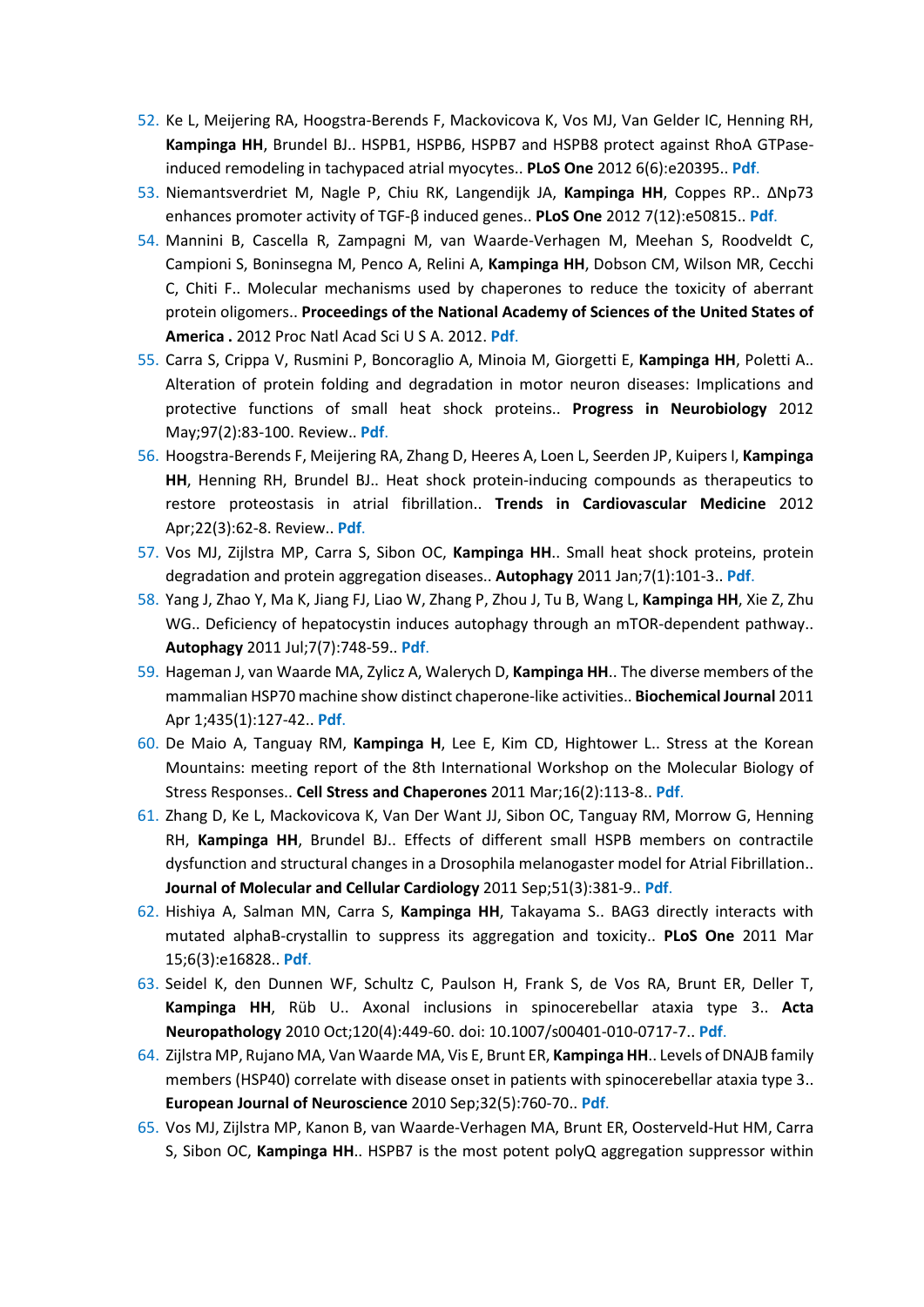the HSPB family of molecular chaperones.. **Human Molecular Genetics** 2010 Dec 1;19(23):4677-93.. **[Pdf](https://www.ncbi.nlm.nih.gov/pubmed/20843828)**.

- 66. Carra S, Boncoraglio A, Kanon B, Brunsting JF, Minoia M, Rana A, Vos MJ, Seidel K, Sibon OC, **Kampinga HH**.. Identification of the Drosophila ortholog of HSPB8: implication of HSPB8 loss of function in protein folding diseases.. **Journal of Biological Chemistry** 2010 Nov 26;285(48):37811-22.. **[Pdf](https://www.ncbi.nlm.nih.gov/pubmed/20858900)**.
- 67. Hageman J, Rujano MA, van Waarde MA, Kakkar V, Dirks RP, Govorukhina N, Oosterveld-Hut HM, Lubsen NH, **Kampinga HH**.. A DNAJB chaperone subfamily with HDAC-dependent activities suppresses toxic protein aggregation.. **Molecular Cell** 2010 Feb 12;37(3):355-69.. **[Pdf](https://www.ncbi.nlm.nih.gov/pubmed/20159555)**.
- 68. **Kampinga HH**, Craig EA.. The HSP70 chaperone machinery: J proteins as drivers of functional specificity.. **Nature Reviews Molecular Cell Biology** 2010 Aug;11(8):579-92. Review. Erratum in: Nat Rev Mol Cell Biol. 2010 Oct;11(10):750.. **[Pdf](https://www.ncbi.nlm.nih.gov/pubmed/20651708)**.
- 69. Niemantsverdriet M, de Jong E, Langendijk JA, **Kampinga HH**, Coppes RP.. Synergistic induction of profibrotic PAI-1 by TGF-β and radiation depends on p53.. **Radiotherapy and Oncology** 2010 Oct;97(1):33-5.. **[Pdf](https://www.ncbi.nlm.nih.gov/pubmed/20435362)**.
- 70. Vos MJ, Kanon B, **Kampinga HH**.. HSPB7 is a SC35 speckle resident small heat shock protein.. **Biochimica et Biophysica Acta (BBA)** 2009 Aug;1793(8):1343-53. Erratum in: Biochim Biophys Acta. 2009 Dec;1793(12):1929-30.. **[Pdf](https://www.ncbi.nlm.nih.gov/pubmed/19464326)**.
- 71. **Kampinga HH**, Hageman J, Vos MJ, Kubota H, Tanguay RM, Bruford EA, Cheetham ME, Chen B, Hightower LE.. Guidelines for the nomenclature of the human heat shock proteins.. **Cell Stress and Chaperones** 2009 Jan;14(1):105-11.. **[Pdf](https://www.ncbi.nlm.nih.gov/pubmed/18663603)**.
- 72. Hageman J, **Kampinga HH**.. Computational analysis of the human HSPH/HSPA/DNAJ family and cloning of a human HSPH/HSPA/DNAJ expression library.. **Cell Stress and Chaperones** 2009 Jan;14(1):1-21.. **[Pdf](https://www.ncbi.nlm.nih.gov/pubmed/18686016)**.
- 73. Carra S, Brunsting JF, Lambert H, Landry J, **Kampinga HH**.. HspB8 participates in protein quality control by a non-chaperone-like mechanism that requires eIF2{alpha} phosphorylation.. **Journal of Biological Chemistry** 2009 Feb 27;284(9):5523-32.. **[Pdf](https://www.ncbi.nlm.nih.gov/pubmed/19114712)**.
- 74. Yi X, de Vries HI, Siudeja K, Rana A, Lemstra W, Brunsting JF, Kok RM, Smulders YM, Schaefer M, Dijk F, Shang Y, Eggen BJ, **Kampinga HH**, Sibon OC.. Stwl modifies chromatin compaction and is required to maintain DNA integrity in the presence of perturbed DNA replication.. **Molecular Biology of the Cell** 2009 Feb;20(3):983-94.. **[Pdf](https://www.ncbi.nlm.nih.gov/pubmed/19056684)**.
- 75. Burlage FR, Faber H, **Kampinga HH**, Langendijk JA, Vissink A, Coppes RP.. Enhanced proliferation of acinar and progenitor cells by prophylactic pilocarpine treatment underlies the observed amelioration of radiation injury to parotid glands.. **Radiotherapy and Oncology** 2009 Feb;90(2):253-6.. **[Pdf](https://www.ncbi.nlm.nih.gov/pubmed/19136174)**.
- 76. Vos MJ, **Kampinga HH**.. A PCR amplification strategy for unrestricted generation of chimeric genes.. **Analytical Biochemistry** 2008 Anal Biochem. 2008 Sep 15;380(2):338-40.. **[Pdf](https://www.ncbi.nlm.nih.gov/pubmed/18555003)**.
- 77. Vos MJ, Hageman J, Carra S, **Kampinga HH**.. Structural and functional diversities between members of the human HSPB, HSPH, HSPA, and DNAJ chaperone families.. **Biochemistry** 2008 Jul 8;47(27):7001-11.Review.. **[Pdf](https://www.ncbi.nlm.nih.gov/pubmed/18557634)**.
- 78. Bosveld F, Rana A, Lemstra W, **Kampinga HH**, Sibon OC.. Drosophila phosphopantothenoylcysteine synthetase is required for tissue morphogenesis during oogenesis.. **BMC Research Notes** 2008 Aug 29;1:75.. **[Pdf](https://www.ncbi.nlm.nih.gov/pubmed/18759961)**.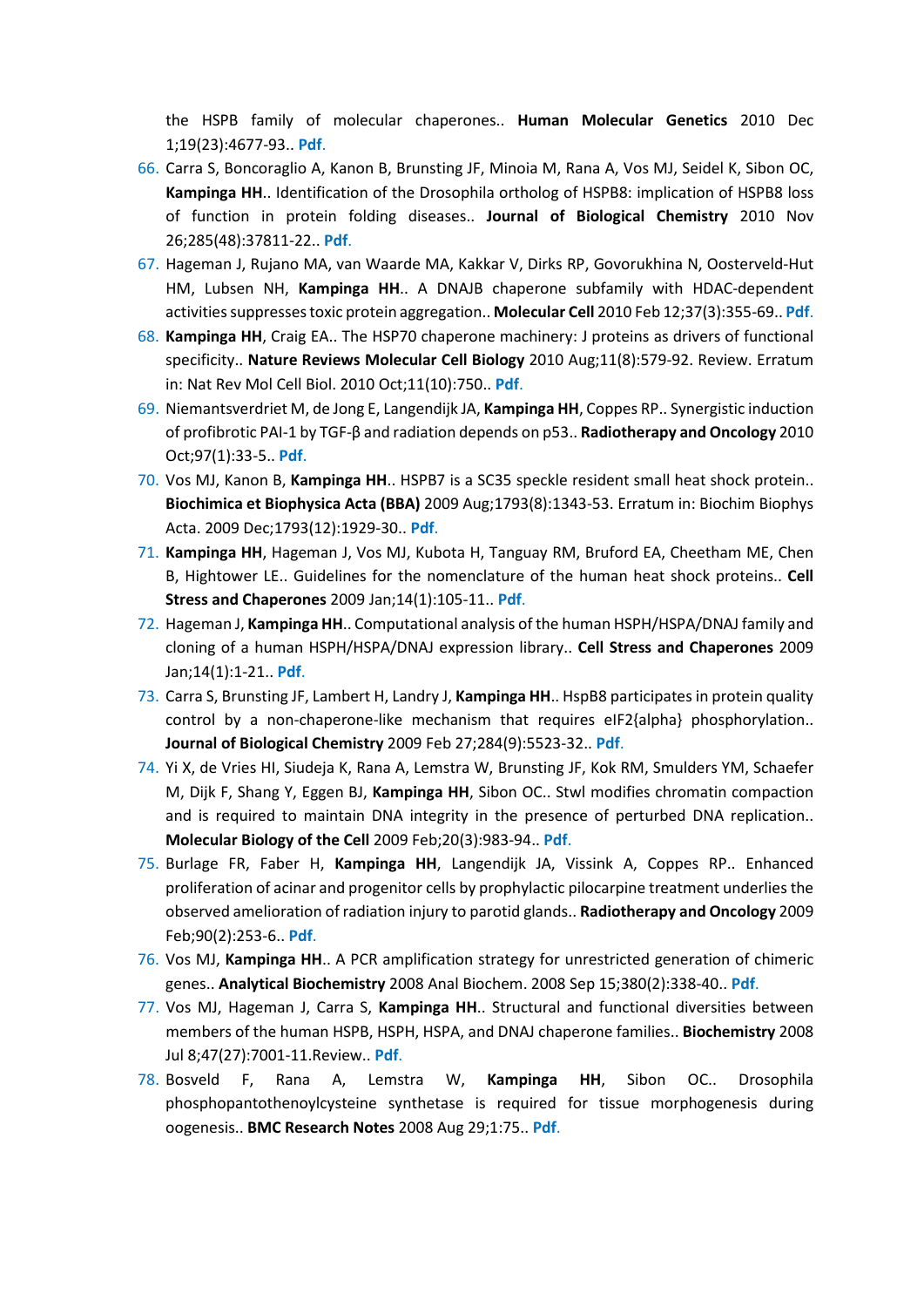- 79. Brundel BJ, Ke L, Dijkhuis AJ, Qi X, Shiroshita-Takeshita A, Nattel S, Henning RH, **Kampinga HH**.. Heat shock proteins as molecular targets for intervention in atrial fibrillation.. **Cardiovascular Research** 2008 Jun 1;78(3):422-8. Review.. **[Pdf](https://www.ncbi.nlm.nih.gov/pubmed/18326558)**.
- 80. Lombaert IM, Brunsting JF, Wierenga PK, **Kampinga HH**, de Haan G, Coppes RP.. Cytokine treatment improves parenchymal and vascular damage of salivary glands after irradiation.. **Clinical Cancer Research** 2008 Dec 1;14(23):7741-50.. **[Pdf](https://www.ncbi.nlm.nih.gov/pubmed/19047101)**.
- 81. Yi X, Lemstra W, Vos MJ, Shang Y, **Kampinga HH**, Su TT, Sibon OC.. A long-term flow cytometry assay to analyze the role of specific genes of Drosophila melanogaster S2 cells in surviving genotoxic stress.. **Cytometry part A** 2008 Jul;73(7):637-42.. **[Pdf](https://www.ncbi.nlm.nih.gov/pubmed/18496848)**.
- 82. Bosveld F, Rana A, van der Wouden PE, Lemstra W, Ritsema M, **Kampinga HH**, Sibon OC.. De novo CoA biosynthesis is required to maintain DNA integrity during development of the Drosophila nervous system.. **Human Molecular Genetics** 2008 Jul 1;17(13):2058-69.. **[Pdf](https://www.ncbi.nlm.nih.gov/pubmed/18407920)**.
- 83. Sugahara T, van der Zee J, **Kampinga HH**, Vujaskovic Z, Kondo M, Ohnishi T, Li G, Park HJ, Leeper DB, Ostapenko V, Repasky EA, Watanabe M, Song CW.. Kadota Fund International Forum 2004. Application of thermal stress for the improvement of health, 15-18 June 2004, Awaji Yumebutai International Conference Center, Awaji Island, Hyogo, Japan. Final report.. **International Journal of Hyperthermia.** 2008 Mar;24(2):123-40. No abstract available.. **[Pdf](https://www.ncbi.nlm.nih.gov/pubmed/18283589)**.
- 84. Burlage FR, Roesink JM, **Kampinga HH**, Coppes RP, Terhaard C, Langendijk JA, van Luijk P, Stokman MA, Vissink A.. Protection of salivary function by concomitant pilocarpine during radiotherapy: a double-blind, randomized, placebo-controlled study.. **International Journal of Radiation Oncology\*Biology\*Physics** 2008 Jan 1;70(1):14-22.. **[Pdf](https://www.ncbi.nlm.nih.gov/pubmed/17869018)**.
- 85. Ke L, Qi XY, Dijkhuis AJ, Chartier D, Nattel S, Henning RH, **Kampinga HH**, Brundel BJ.. Calpain mediates cardiac troponin degradation and contractile dysfunction in atrial fibrillation.. **Journal of Molecular and Cellular Cardiology** 2008 Nov;45(5):685-93.. **[Pdf](https://www.ncbi.nlm.nih.gov/pubmed/18823990)**.
- 86. Lombaert IM, Brunsting JF, Wierenga PK, Faber H, Stokman MA, Kok T, Visser WH, **Kampinga HH**, de Haan G, Coppes RP.. Rescue of salivary gland function after stem cell transplantation in irradiated glands.. **PLoS One** 2008 Apr 30;3(4):e2063.. **[Pdf](https://www.ncbi.nlm.nih.gov/pubmed/18446241)**.
- 87. Burlage FR, Roesink JM, Faber H, Vissink A, Langendijk JA, **Kampinga HH**, Coppes RP.. Optimum dose range for the amelioration of long term radiation-induced hyposalivation using prophylactic pilocarpine treatment.. **Radiotherapy and Oncology** 2008 Radiother Oncol. 2008 Mar;86(3):347-53.. **[Pdf](https://www.ncbi.nlm.nih.gov/pubmed/18023902)**.
- 88. Lombaert IM, Brunsting JF, Wierenga PK, **Kampinga HH**, de Haan G, Coppes RP.. Keratinocyte growth factor prevents radiation damage to salivary glands by expansion of the stem/progenitor pool.. **Stem Cells** 2008 Oct;26(10):2595-601.. **[Pdf](https://www.ncbi.nlm.nih.gov/pubmed/18669914)**.
- 89. Bryantsev AL, Kurchashova SY, Golyshev SA, Polyakov VY, Wunderink HF, Kanon B, Budagova KR, Kabakov AE, **Kampinga HH**.. Regulation of stress-induced intracellular sorting and chaperone function of Hsp27 (HspB1) in mammalian cells.. **Biochemical Journal** 2007 Nov 1;407(3):407-17.. **[Pdf](https://www.ncbi.nlm.nih.gov/pubmed/17650072)**.
- 90. **Kampinga HH**, Henning RH, van Gelder IC, Brundel BJ.. Beat shock proteins and atrial fibrillation.. **Cell Stress and Chaperones** 2007 Summer;12(2):97-100. Review.. **[Pdf](https://www.ncbi.nlm.nih.gov/pubmed/17688187)**.
- 91. Setroikromo R, Wierenga PK, van Waarde MA, Brunsting JF, Vellenga E, **Kampinga HH**.. Heat shock proteins and Bcl-2 expression and function in relation to the differential hyperthermic sensitivity between leukemic and normal hematopoietic cells.. **Cell Stress and Chaperones** 2007 Winter;12(4):320-30.. **[Pdf](https://www.ncbi.nlm.nih.gov/pubmed/18229451)**.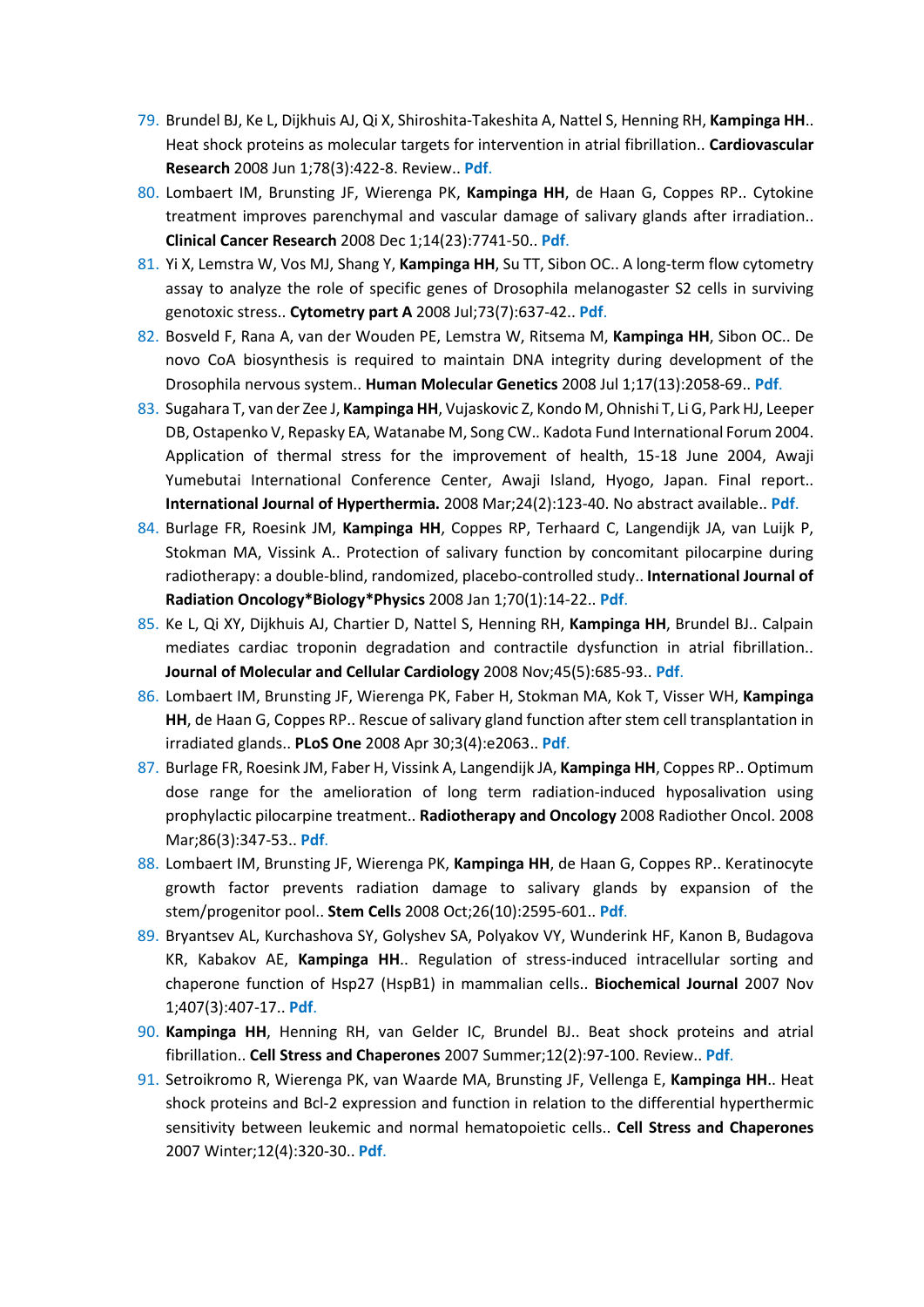- 92. Rujano MA, **Kampinga HH**, Salomons FA.. Modulation of polyglutamine inclusion formation by the Hsp70 chaperone machine.. **Experimental Cell Research.** 2007 Oct 1;313(16):3568-78.. **[Pdf](https://www.ncbi.nlm.nih.gov/pubmed/17822698)**.
- 93. Novakova-Jiresova A, van Luijk P, van Goor H, **Kampinga HH**, Coppes RP.. Changes in expression of injury after irradiation of increasing volumes in rat lung.. **International Journal of Radiation Oncology\*Biology\*Physics** 2007 Apr 1;67(5):1510-8.. **[Pdf](https://www.ncbi.nlm.nih.gov/pubmed/17394947)**.
- 94. van Luijk P, Faber H, Meertens H, Schippers JM, Langendijk JA, Brandenburg S, **Kampinga HH**, Coppes RP.. The impact of heart irradiation on dose-volume effects in the rat lung.. **International Journal of Radiation Oncology\*Biology\*Physics** 2007 Oct 1;69(2):552-9.. **[Pdf](https://www.ncbi.nlm.nih.gov/pubmed/17869668)**.
- 95. Hageman J, Vos MJ, van Waarde MA, **Kampinga HH**.. Comparison of intra-organellar chaperone capacity for dealing with stress-induced protein unfolding.. **Journal of Biological Chemistry** 2007 Nov 23;282(47):34334-45.. **[Pdf](https://www.ncbi.nlm.nih.gov/pubmed/17875648)**.
- 96. Brundel BJ, Shiroshita-Takeshita A, Qi X, Yeh YH, Chartier D, van Gelder IC, Henning RH, **Kampinga HH**, Nattel S.. Induction of heat shock response protects the heart against atrial fibrillation.. **Circulation Research** 2006 Dec 8;99(12):1394-402.. **[Pdf](https://www.ncbi.nlm.nih.gov/pubmed/17110598)**.
- 97. Lombaert IM, Wierenga PK, Kok T, **Kampinga HH**, deHaan G, Coppes RP.. Mobilization of bone marrow stem cells by granulocyte colony-stimulating factor ameliorates radiation-induced damage to salivary glands.. **Clinical Cancer Research** 2006 Mar 15;12(6):1804-12.. **[Pdf](https://www.ncbi.nlm.nih.gov/pubmed/16551865)**.
- 98. **Kampinga HH**.. Chaperones in preventing protein denaturation in living cells and protecting against cellular stress.. **Handbook of experimental pharmacology** 2006 172:1-42. Review.. **[Pdf](https://www.ncbi.nlm.nih.gov/pubmed/16610353)**.
- 99. **Kampinga H**.. Chaperones in preventing protein denaturation in living cells and protection against cellular stress.. **Handbook of Experimental Pharmacology: Molecular Chaperones in Health and Disease** 2006 172, 1-42. Starke K, Gaestel M (Eds.). **Pdf**.
- 100. Rujano Maldonado M, **Kampinga H**.. The Hsp70 chaperone machine as guardian of the proteome: implications for protein misfolding diseases.. **Heat shock proteins and medicine** 2006 59-85. Research Signpost. Multhoff G, Radons J. (Eds.). **Pdf**.
- 101. **Kampinga HH**.. Cell biological effects of hyperthermia alone or combined with radiation or drugs: a short introduction to newcomers in the field.. **International Journal of Hyperthermia.** 2006 May;22(3):191-6. Review.. **[Pdf](https://www.ncbi.nlm.nih.gov/pubmed/16754338)**.
- 102. van Luijk P, Novakova-Jiresova A, Faber H, Steneker MN, **Kampinga HH**, Meertens H, Coppes RP.. Relation between radiation-induced whole lung functional loss and regional structural changes in partial irradiated rat lung.. **International Journal of Radiation Oncology\*Biology\*Physics** 2006 Apr 1;64(5):1495-502.. **[Pdf](https://www.ncbi.nlm.nih.gov/pubmed/16580500)**.
- 103. Brundel BJ, Henning RH, Ke L, van Gelder IC, Crijns HJ, **Kampinga HH**.. Heat shock protein upregulation protects against pacing-induced myolysis in HL-1 atrial myocytes and in human atrial fibrillation.. **Journal of Molecular and Cellular Cardiology** 2006 Sep;41(3):555- 62.. **[Pdf](https://www.ncbi.nlm.nih.gov/pubmed/16876820)**.
- 104. van Waarde-Verhagen MA, **Kampinga HH**, Linskens MH.. Continuous growth of telomerase-immortalised fibroblasts: how long do cells remain normal?. **Mechanisms of Ageing and Development** 2006 Jan;127(1):85-7.. **[Pdf](https://www.ncbi.nlm.nih.gov/pubmed/16213574)**.
- 105. Rujano MA, Bosveld F, Salomons FA, Dijk F, van Waarde MA, van der Want JJ, de Vos RA, Brunt ER, Sibon OC, **Kampinga HH**.. Polarised asymmetric inheritance of accumulated protein damage in higher eukaryotes.. **PLOS Biology** 2006 Dec;4(12):e417.. **[Pdf](https://www.ncbi.nlm.nih.gov/pubmed/17147470)**.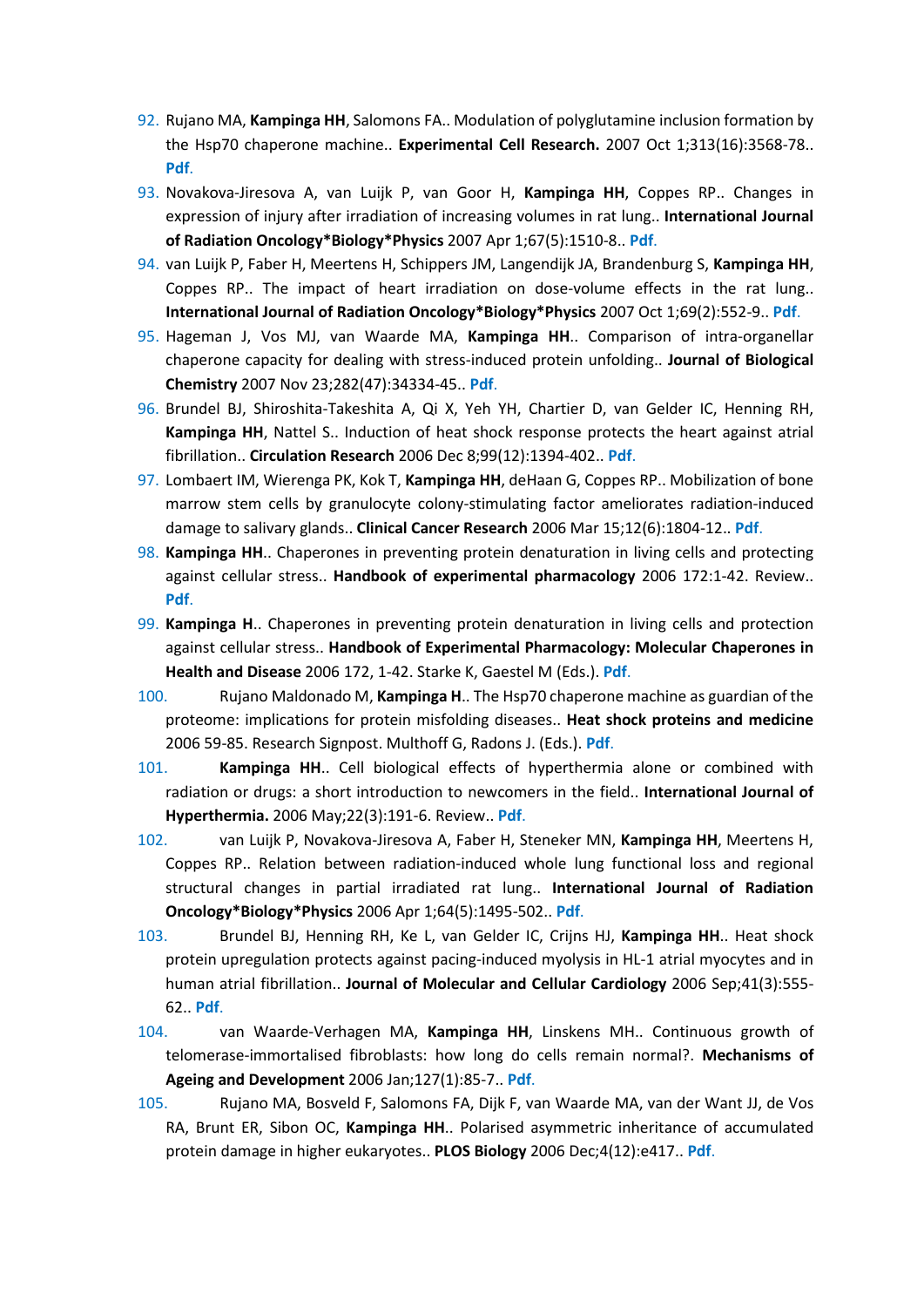- 106. Coppes RP, Meter A, Latumalea SP, Roffel AF, **Kampinga HH**.. Defects in muscarinic receptor-coupled signal transduction in isolated parotid gland cells after in vivo irradiation: evidence for a non-DNA target of radiation.. **British journal of cancer** 2005 Feb 14;92(3):539- 46.. **[Pdf](https://www.ncbi.nlm.nih.gov/pubmed/15668705)**.
- 107. van Luijk P, Novakova-Jiresova A, Faber H, Schippers JM, **Kampinga HH**, Meertens H, Coppes RP.. Radiation damage to the heart enhances early radiation-induced lung function loss.. **Cancer Research** 2005 Aug 1;65(15):6509-11.. **[Pdf](https://www.ncbi.nlm.nih.gov/pubmed/16061627)**.
- 108. Novakova-Jiresova A, van Luijk P, van Goor H, **Kampinga HH**, Coppes RP.. Pulmonary radiation injury: identification of risk factors associated with regional hypersensitivity.. **Cancer Research** 2005 May 1;65(9):3568-76.. **[Pdf](https://www.ncbi.nlm.nih.gov/pubmed/15867350)**.
- 109. **Kampinga HH**, Laszlo A.. DNA double strand breaks do not play a role in heat-induced cell killing.. **Cancer Research** 2005 Nov 15;65(22):10632-3. No abstract available.. **[Pdf](https://www.ncbi.nlm.nih.gov/pubmed/16288057)**.
- 110. Hageman J, Eggen BJ, Rozema T, Damman K, **Kampinga HH**, Coppes RP.. Radiation and transforming growth factor-beta cooperate in transcriptional activation of the profibrotic plasminogen activator inhibitor-1 gene.. **Clinical Cancer Research** 2005 Aug 15;11(16):5956- 64.. **[Pdf](https://www.ncbi.nlm.nih.gov/pubmed/16115939)**.
- 111. Schepers H, Geugien M, van der Toorn M, Bryantsev AL, **Kampinga HH**, Eggen BJ, Vellenga E.. HSP27 protects AML cells against VP-16-induced apoptosis through modulation of p38 and c-Jun.. **Experimental Hematology** 2005 Jun;33(6):660-70.. **[Pdf](https://www.ncbi.nlm.nih.gov/pubmed/15911090)**.
- 112. De Jaeger K, Seppenwoolde Y, Lebesque JV, **Kampinga HH**.. In response to Drs. Anscher and Kong.. **International Journal of Radiation Oncology\*Biology\*Physics** 2005 Sep 1;63(1):308. No abstract available.. **[Pdf](https://www.ncbi.nlm.nih.gov/pubmed/16111602)**.
- 113. de Vries HI, Uyetake L, Lemstra W, Brunsting JF, Su TT, **Kampinga HH**, Sibon OC.. Grp/DChk1 is required for G2-M checkpoint activation in Drosophila S2 cells, whereas Dmnk/DChk2 is dispensable.. **Journal of Cell Science** 2005 May 1;118(Pt 9):1833-42.. **[Pdf](https://www.ncbi.nlm.nih.gov/pubmed/15860729)**.
- 114. Wachters FM, Wong LS, Timens W, **Kampinga HH**, Groen HJ.. ERCC1, hRad51, and BRCA1 protein expression in relation to tumour response and survival of stage III/IV NSCLC patients treated with chemotherapy.. **Lung Cancer** 2005 Nov;50(2):211-9.. **[Pdf](https://www.ncbi.nlm.nih.gov/pubmed/16169122)**.
- 115. Hut HM, **Kampinga HH**, Sibon OC.. Hsp70 protects mitotic cells against heat-induced centrosome damage and division abnormalities.. **Molecular Biology of the Cell** 2005 Aug;16(8):3776-85.. **[Pdf](https://www.ncbi.nlm.nih.gov/pubmed/15930131)**.
- 116. Hut HM, Rembacz KP, van Waarde MA, Lemstra W, van Cappellen WA, **Kampinga HH**, Sibon OC.. Dysfunctional BRCA1 is only indirectly linked to multiple centrosomes.. **Oncogene** 2005 Nov 17;24(51):7619-23.. **[Pdf](https://www.ncbi.nlm.nih.gov/pubmed/16205648)**.
- 117. Bos EM, Schuurs TA, Kraan M, Ottens PJ, van den Eijnden MM, Leuvenink HG, **Kampinga HH**, van Goor H, Ploeg RJ.. Renal expression of heat shock proteins after brain death induction in rats.. **Transplantation Proceedings** 2005 Jan-Feb;37(1):359-60.. **[Pdf](https://www.ncbi.nlm.nih.gov/pubmed/15808643)**.
- 118. Brundel BJ, **Kampinga HH**, Henning RH.. Calpain inhibition prevents pacing-induced cellular remodeling in a HL-1 myocyte model for atrial fibrillation.. **Cardiovascular Research** 2004 Jun 1;62(3):521-8.. **[Pdf](https://www.ncbi.nlm.nih.gov/pubmed/15158144)**.
- 119. **Kampinga HH**, Dynlacht JR, Dikomey E.. Mechanism of radiosensitization by hyperthermia (> or = 43 degrees C) as derived from studies with DNA repair defective mutant cell lines.. **International Journal of Hyperthermia.** 2004 Mar;20(2):131-9. Review.. **[Pdf](https://www.ncbi.nlm.nih.gov/pubmed/15195507)**.
- 120. **Kampinga HH**, Van Waarde-Verhagen MA, Van Assen-Bolt AJ, Nieuwenhuis B, Rodemann HP, Prowse KR, Linskens MH.. Reconstitution of active telomerase in primary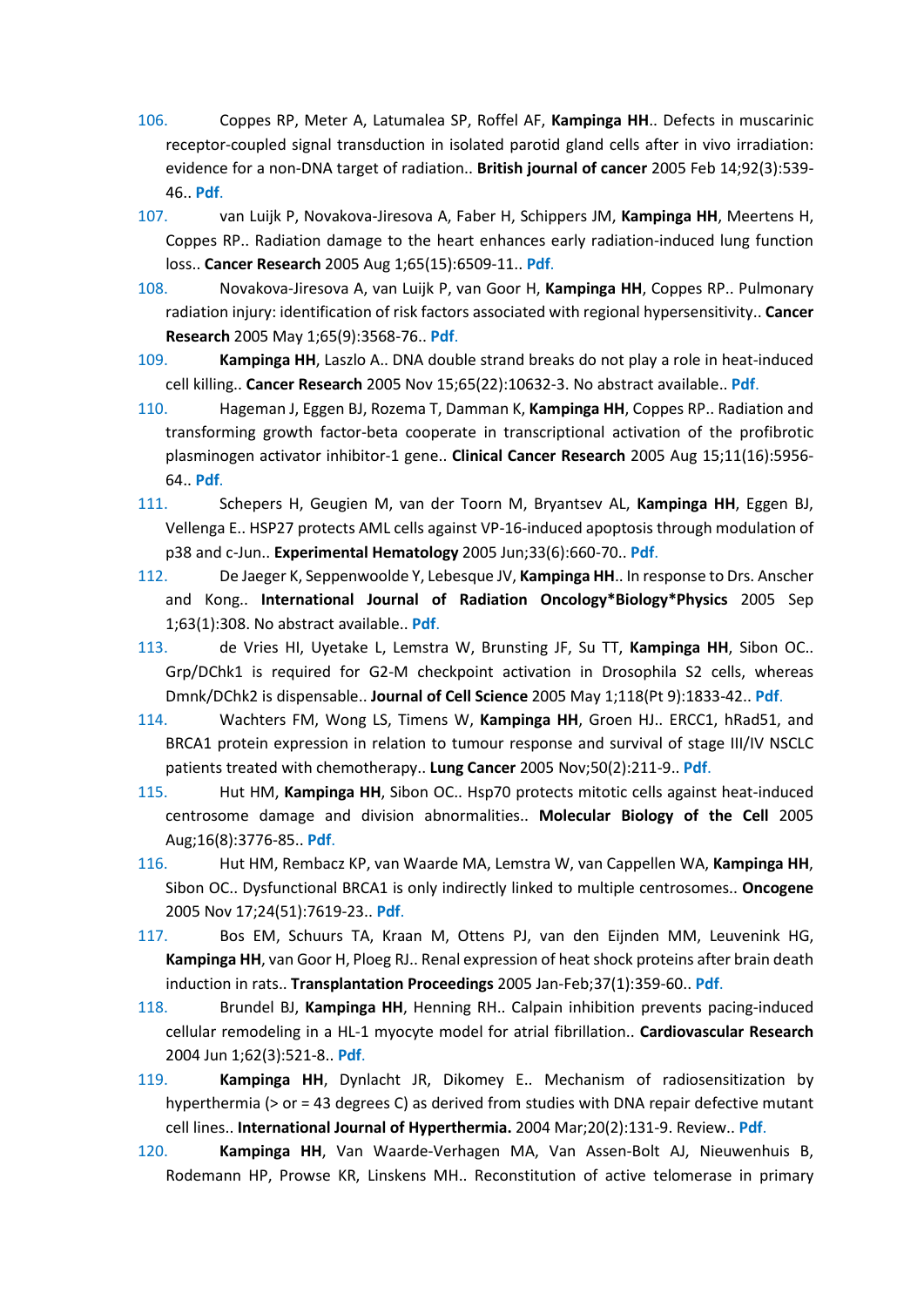human foreskin fibroblasts: effects on proliferative characteristics and response to ionizing radiation.. **International Journal of Radiation Biology** 2004 May;80(5):377-88.. **[Pdf](https://www.ncbi.nlm.nih.gov/pubmed/15223771)**.

- 121. De Jaeger K, Seppenwoolde Y, **Kampinga HH**, Boersma LJ, Belderbos JS, Lebesque JV.. Significance of plasma transforming growth factor-beta levels in radiotherapy for non-smallcell lung cancer.. **International Journal of Radiation Oncology\*Biology\*Physics** 2004 Apr 1;58(5):1378-87.. **[Pdf](https://www.ncbi.nlm.nih.gov/pubmed/15050313)**.
- 122. De Jaeger K, Seppenwoolde Y, **Kampinga HH**, Boersma LJ, Belderbos JS, Lebesque JV.. Significance of plasma transforming growth factor-beta levels in radiotherapy for non-smallcell lung cancer.. **International Journal of Radiation Oncology\*Biology\*Physics** 2004 Apr 1;58(5):1378-87.. **[Pdf](https://www.ncbi.nlm.nih.gov/pubmed/15050313)**.
- 123. Wiegman EM, van Gameren MM, **Kampinga HH**, Szabó BG, Coppes RP.. Postirradiation dietary vitamin E does not affect the development of radiation-induced lung damage in rats.. **Radiotherapy and Oncology** 2004 Jul;72(1):67-70.. **[Pdf](https://www.ncbi.nlm.nih.gov/pubmed/15236876)**.
- 124. Novakova-Jiresova A, Van Gameren MM, Coppes RP, **Kampinga HH**, Groen HJ.. Transforming growth factor-beta plasma dynamics and post-irradiation lung injury in lung cancer patients.. **Radiotherapy and Oncology** 2004 May;71(2):183-9.. **[Pdf](https://www.ncbi.nlm.nih.gov/pubmed/15110452)**.
- 125. Rozema T, Hageman J, **Kampinga H**, Coppes R, Eggen BJL.. Activation of pro-fibrotic genes by radiation and transforming growth factor-beta (TGF-beta).. **Radiotherapy and Oncology** 2004 2004 Radiotherapy and Oncology, 73, S86 - S86.. **Pdf**.
- 126. Wierenga PK, Setroikromo R, Kamps G, **Kampinga HH**, Vellenga E.. Differences in heat sensitivity between normal and acute myeloid leukemic stem cells: feasibility of hyperthermic purging of leukemic cells from autologous stem cell grafts.. **Experimental Hematology** 2003 May;31(5):421-7.. **[Pdf](https://www.ncbi.nlm.nih.gov/pubmed/12763141)**.
- 127. Wachters FM, van Putten JW, Maring JG, Zdzienicka MZ, Groen HJ, **Kampinga HH**.. Selective targeting of homologous DNA recombination repair by gemcitabine.. **International Journal of Radiation Oncology\*Biology\*Physics** 2003 Oct 1;57(2):553-62.. **[Pdf](https://www.ncbi.nlm.nih.gov/pubmed/12957269)**.
- 128. **Kampinga HH**, Kanon B, Salomons FA, Kabakov AE, Patterson C.. Overexpression of the cochaperone CHIP enhances Hsp70-dependent folding activity in mammalian cells.. **Molecular and Cellular Biology** 2003 Jul;23(14):4948-58.. **[Pdf](https://www.ncbi.nlm.nih.gov/pubmed/12832480)**.
- 129. Hut HM, Lemstra W, Blaauw EH, Van Cappellen GW, **Kampinga HH**, Sibon OC.. Centrosomes split in the presence of impaired DNA integrity during mitosis.. **Molecular Biology of the Cell** 2003 May;14(5):1993-2004.. **[Pdf](https://www.ncbi.nlm.nih.gov/pubmed/12802070)**.
- 130. Wiegman EM, Meertens H, Konings AW, **Kampinga HH**, Coppes RP.. Loco-regional differences in pulmonary function and density after partial rat lung irradiation.. **Radiotherapy and Oncology** 2003 Oct;69(1):11-9.. **[Pdf](https://www.ncbi.nlm.nih.gov/pubmed/14597352)**.
- 131. Kabakov AE, Budagova KR, Latchman DS, **Kampinga HH**.. Stressful preconditioning and HSP70 overexpression attenuate proteotoxicity of cellular ATP depletion.. **American Journal of Physiology - Cell Physiology** 2002 Aug;283(2):C521-34.. **[Pdf](https://www.ncbi.nlm.nih.gov/pubmed/12107062)**.
- 132. Brundel BJ, Henning RH, **Kampinga HH**, Van Gelder IC, Crijns HJ.. Molecular mechanisms of remodeling in human atrial fibrillation.. **Cardiovascular Research** 2002 May;54(2):315-24. Review.. **[Pdf](https://www.ncbi.nlm.nih.gov/pubmed/12062337)**.
- 133. Bryantsev AL, Loktionova SA, Ilyinskaya OP, Tararak EM, **Kampinga HH**, Kabakov AE.. Distribution, phosphorylation, and activities of Hsp25 in heat-stressed H9c2 myoblasts: a functional link to cytoprotection.. **Cell Stress and Chaperones** 2002 Apr;7(2):146-55.. **[Pdf](https://www.ncbi.nlm.nih.gov/pubmed/12380682)**.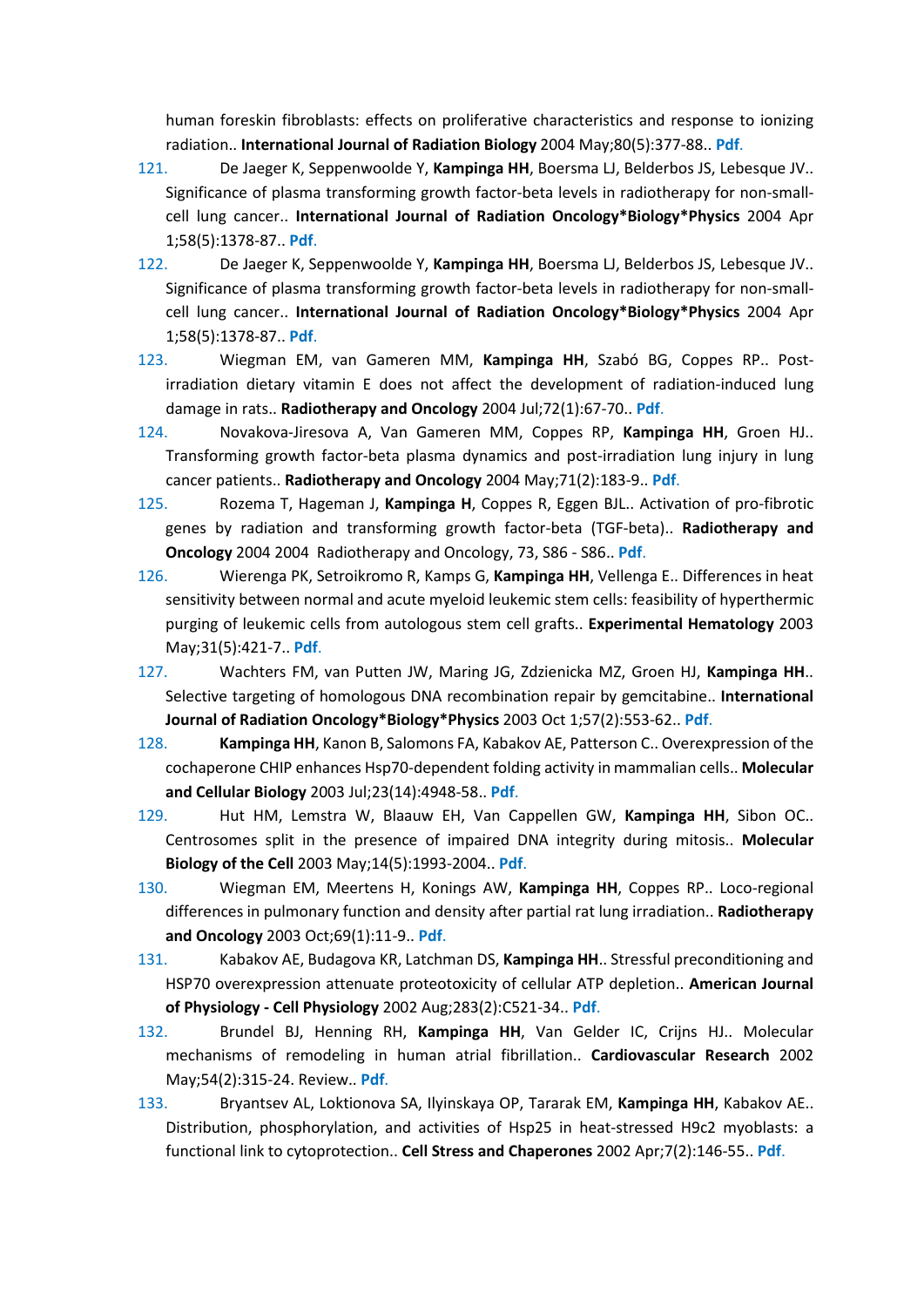- 134. Bailey CK, Andriola IF, **Kampinga HH**, Merry DE.. Molecular chaperones enhance the degradation of expanded polyglutamine repeat androgen receptor in a cellular model of spinal and bulbar muscular atrophy.. **Human Molecular Genetics** 2002 Mar 1;11(5):515-23.. **[Pdf](https://www.ncbi.nlm.nih.gov/pubmed/11875046)**.
- 135. Nieuwenhuis B, Van Assen-Bolt AJ, Van Waarde-Verhagen MA, Sijmons RH, Van der Hout AH, Bauch T, Streffer C, **Kampinga HH**.. BRCA1 and BRCA2 heterozygosity and repair of X-ray-induced DNA damage.. **International Journal of Radiation Biology** 2002 Apr;78(4):285- 95.. **[Pdf](https://www.ncbi.nlm.nih.gov/pubmed/12020440)**.
- 136. Nieuwenhuis B, Van Assen-Bolt AJ, Van Waarde-Verhagen MA, Sijmons RH, Van der Hout AH, Bauch T, Streffer C, **Kampinga HH**.. BRCA1 and BRCA2 heterozygosity and repair of X-ray-induced DNA damage.. **International Journal of Radiation Biology** 2002 Apr;78(4):285- 95.. **[Pdf](https://www.ncbi.nlm.nih.gov/pubmed/12020440)**.
- 137. Wierenga PK, Setroikromo R, Kamps G, **Kampinga HH**, Vellenga E.. Peripheral blood stem cells differ from bone marrow stem cells in cell cycle status, repopulating potential, and sensitivity toward hyperthermic purging in mice mobilized with cyclophosphamide and granulocyte colony-stimulating factor.. **Journal of Hematotherapy & Stem Cell Research** 2002 Jun;11(3):523-32.. **[Pdf](https://www.ncbi.nlm.nih.gov/pubmed/12183837)**.
- 138. Tamminga RY, Dolsma WV, Leeuw JA, **Kampinga HH**.. Chemo- and radiosensitivity testing in a patient with ataxia telangiectasia and Hodgkin disease.. **Pediatric Hematology and Oncology** 2002 Apr-May;19(3):163-71. Review.. **[Pdf](https://www.ncbi.nlm.nih.gov/pubmed/11936729)**.
- 139. Licht R, **Kampinga HH**, Coppes RP.. Salivary gland-sparing prophylactic pilocarpine treatment has no effect on tumor regrowth after irradiation.. **Radiation Research** 2002 Radiat Res. 2002 May;157(5):596-8.. **[Pdf](https://www.ncbi.nlm.nih.gov/pubmed/11966326)**.
- 140. Coppes RP, Zeilstra LJ, **Kampinga HH**, Konings AW.. Early to late sparing of radiation damage to the parotid gland by adrenergic and muscarinic receptor agonists.. **British journal of cancer** 2001 Sep 28;85(7):1055-63.. **[Pdf](https://www.ncbi.nlm.nih.gov/pubmed/11592779)**.
- 141. van Putten JWG, Groen HJM, Smid K, Peters GJ, **Kampinga HH**.. End-joining deficiency and radiosensitization induced by gemcitabine.. **Cancer Research** 2001 Feb 15;61(4):1585-91.. **[Pdf](https://www.ncbi.nlm.nih.gov/pubmed/11245469)**.
- 142. **Kampinga HH**, Dikomey E.. Hyperthermic radiosensitization: mode of action and clinical relevance.. **International Journal of Radiation Biology** 2001 Apr;77(4):399-408.. **[Pdf](https://www.ncbi.nlm.nih.gov/pubmed/11304434)**.
- 143. Nollen EA, Kabakov AE, Brunsting JF, Kanon B, Höhfeld J, **Kampinga HH**.. Modulation of in vivo HSP70 chaperone activity by Hip and Bag-1.. **Journal of Biological Chemistry** 2001 Feb 16;276(7):4677-82.. **[Pdf](https://www.ncbi.nlm.nih.gov/pubmed/11076956)**.
- 144. Nollen EA, Salomons FA, Brunsting JF, van der Want JJ, Sibon OC, **Kampinga HH**.. Dynamic changes in the localization of thermally unfolded nuclear proteins associated with chaperone-dependent protection.. **Proceedings of the National Academy of Sciences of the United States of America .** 2001 Oct 9;98(21):12038-43.. **[Pdf](https://www.ncbi.nlm.nih.gov/pubmed/11572931)**.
- 145. van Eerde MR, **Kampinga HH**, Szabo BG, Vujaskovic Z.. Comparison of three rat strains for development of radiation-induced lung injury after hemithoracic irradiation.. **Radiotherapy and Oncology** 2001 Mar;58(3):313-6.. **[Pdf](https://www.ncbi.nlm.nih.gov/pubmed/11230893)**.
- 146. **Kampinga HH**.. Radiobiology: past, present and future--a Groningen perspective.. **Strahlentherapie und Onkologie** 2001 Oct;177(10):561-3. No abstract available.. **[Pdf](https://www.ncbi.nlm.nih.gov/pubmed/11680025)**.
- 147. Wierenga PK, Setroikromo R, Vellenga E, **Kampinga HH**.. Purging of acute myeloid leukaemia cells from stem cell grafts by hyperthermia: enhancement of the therapeutic index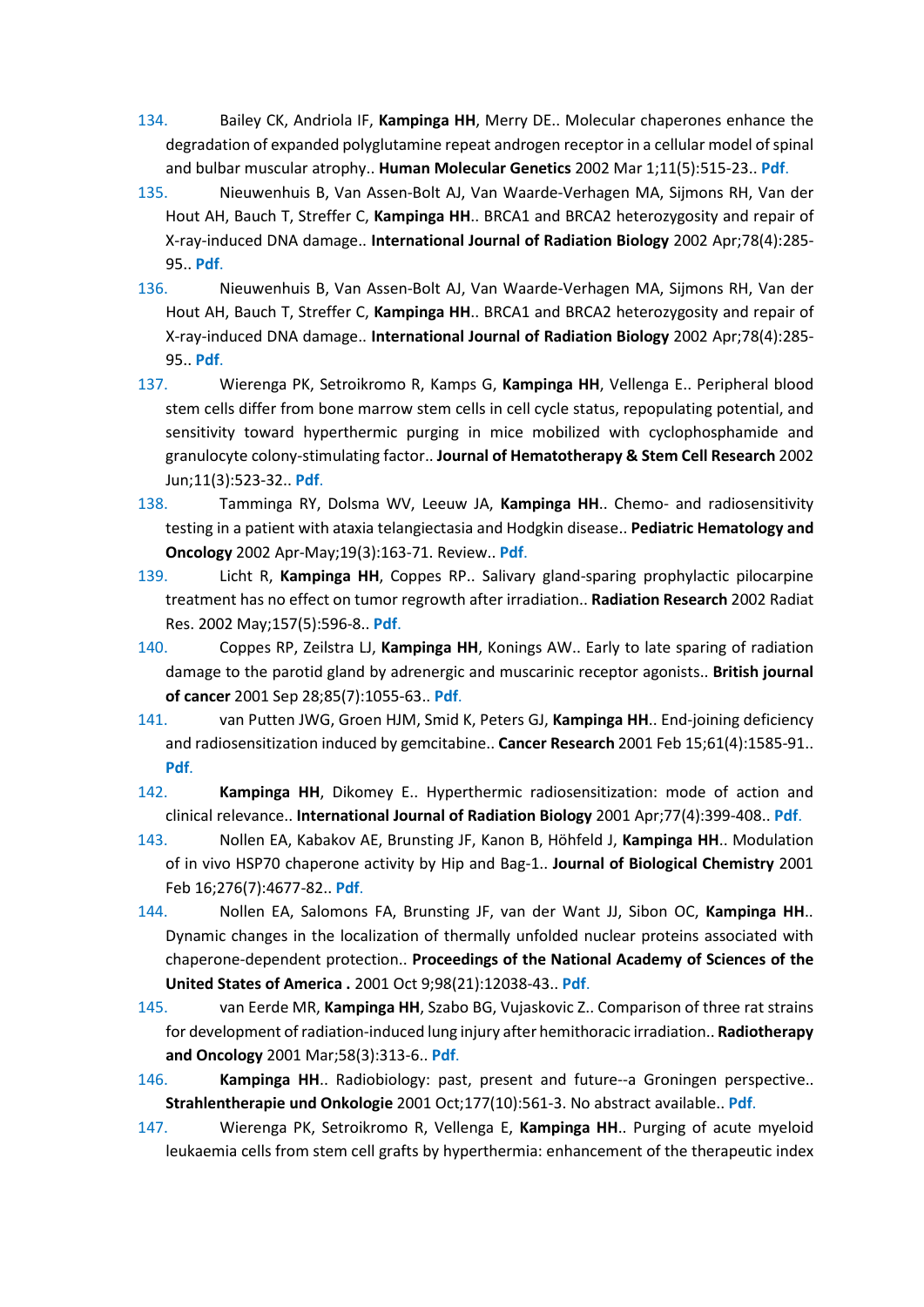by the tetrapeptide AcSDKP and the alkyl-lysophospholipid ET-18-OCH(3).. **British Journal of Haematology** 2000 Dec;111(4):1145-52.. **[Pdf](https://www.ncbi.nlm.nih.gov/pubmed/11167754)**.

- 148. Michels AA, Kanon B, Konings AW, Bensaude O, **Kampinga HH**.. Cycloheximide- and puromycin-induced heat resistance: different effects on cytoplasmic and nuclear luciferases.. **Cell Stress and Chaperones** 2000 Jul;5(3):181-7.. **[Pdf](https://www.ncbi.nlm.nih.gov/pubmed/11005376)**.
- 149. Freeman BC, Michels A, Song J, **Kampinga H**, Morimoto RI.. Analysis of Molecular Chaperone Activities using in vitro and in vivo approaches.. **Methods in Molecular Biology** 2000 99, 393-419. Totowa, NJ, USA: Humana Press. Keyse JM, Walker JM (Eds.). **Pdf**.
- 150. Freeman BC, Michels A, Song J, **Kampinga HH**, Morimoto RI.. Analysis of molecular chaperone activities using in vitro and in vivo approaches.. **Methods in Molecular Biology** 2000 99:393-419. Review. No abstract available.. **[Pdf](https://www.ncbi.nlm.nih.gov/pubmed/10909095)**.
- 151. Nollen EA, Brunsting JF, Song J, **Kampinga HH**, Morimoto RI.. Bag1 functions in vivo as a negative regulator of Hsp70 chaperone activity.. **Molecular and Cellular Biology** 2000 Mol Cell Biol. 2000 Feb;20(3):1083-8.. **[Pdf](https://www.ncbi.nlm.nih.gov/pubmed/10629065)**.
- 152. **Kampinga HH**.. Fate of protein damage in mammalian cells: Effects of molecular chaperones.. **Radiation Research Congress proceedings** 2000 2, 857-861. Lawrence: Allen press Inc. Moriaty M, Edington M, Mothersill C, Ward JF, Seymour C, Fry RJM (Eds.). **Pdf**.
- 153. Multhoff G, Mizzen L, Winchester CC, Milner CM, Wenk S, Eissner G, **Kampinga HH**, Laumbacher B, Johnson J.. Heat shock protein 70 (Hsp70) stimulates proliferation and cytolytic activity of natural killer cells.. **Experimental Hematology** 1999 Nov;27(11):1627-36.. **[Pdf](https://www.ncbi.nlm.nih.gov/pubmed/10560910)**.
- 154. Arts HJ, Hollema H, Lemstra W, Willemse PH, De Vries EG, **Kampinga HH**, Van der Zee AG.. Heat-shock-protein-27 (hsp27) expression in ovarian carcinoma: relation in response to chemotherapy and prognosis.. **International Journal of Cancer** 1999 Jun 21;84(3):234-8.. **[Pdf](https://www.ncbi.nlm.nih.gov/pubmed/10371339)**.
- 155. Sakkers RJ, Brunsting JF, Filon AR, **Kampinga HH**, Konings AW, Mullenders LH.. Altered association of transcriptionally active DNA with the nuclear-matrix after heat shock.. **International Journal of Radiation Biology** 1999 Jul;75(7):875-83.. **[Pdf](https://www.ncbi.nlm.nih.gov/pubmed/10489899)**.
- 156. Roesink JM, Konings AW, Terhaard CH, Battermann JJ, **Kampinga HH**, Coppes RP.. Preservation of the rat parotid gland function after radiation by prophylactic pilocarpine treatment: radiation dose dependency and compensatory mechanisms.. **International Journal of Radiation Oncology\*Biology\*Physics** 1999 Sep 1;45(2):483-9.. **[Pdf](https://www.ncbi.nlm.nih.gov/pubmed/10487575)**.
- 157. Michels AA, Kanon B, Bensaude O, **Kampinga HH**.. Heat shock protein (Hsp) 40 mutants inhibit Hsp70 in mammalian cells.. **Journal of Biological Chemistry** 1999 Dec 17;274(51):36757-63.. **[Pdf](https://www.ncbi.nlm.nih.gov/pubmed/10593983)**.
- 158. Nollen EA, Brunsting JF, Roelofsen H, Weber LA, **Kampinga HH**.. In vivo chaperone activity of heat shock protein 70 and thermotolerance.. **Molecular and Cellular Biology** 1999 Mar;19(3):2069-79.. **[Pdf](https://www.ncbi.nlm.nih.gov/pubmed/10022894)**.
- 159. Pomp J, Woudstra EC, **Kampinga HH**.. Pulsed-dose-rate and low-dose-rate brachytherapy: comparison of sparing effects in cells of a radiosensitive and a radioresistant cell line.. **Radiation Research** 1999 Apr;151(4):449-53.. **[Pdf](https://www.ncbi.nlm.nih.gov/pubmed/10190497)**.
- 160. Woudstra EC, Konings AW, Jeggo PA, **Kampinga HH**.. Role of DNA-PK subunits in radiosensitization by hyperthermia.. **Radiation Research** 1999 Aug;152(2):214-8.. **[Pdf](https://www.ncbi.nlm.nih.gov/pubmed/10409332)**.
- 161. Roti Roti JL, **Kampinga HH**, Malyapa RS, Wright WD, vanderWaal RP, Xu M.. Nuclear matrix as a target for hyperthermic killing of cancer cells.. **Cell Stress and Chaperones** 1998 Dec;3(4):245-55. Review.. **[Pdf](https://www.ncbi.nlm.nih.gov/pubmed/9880237)**.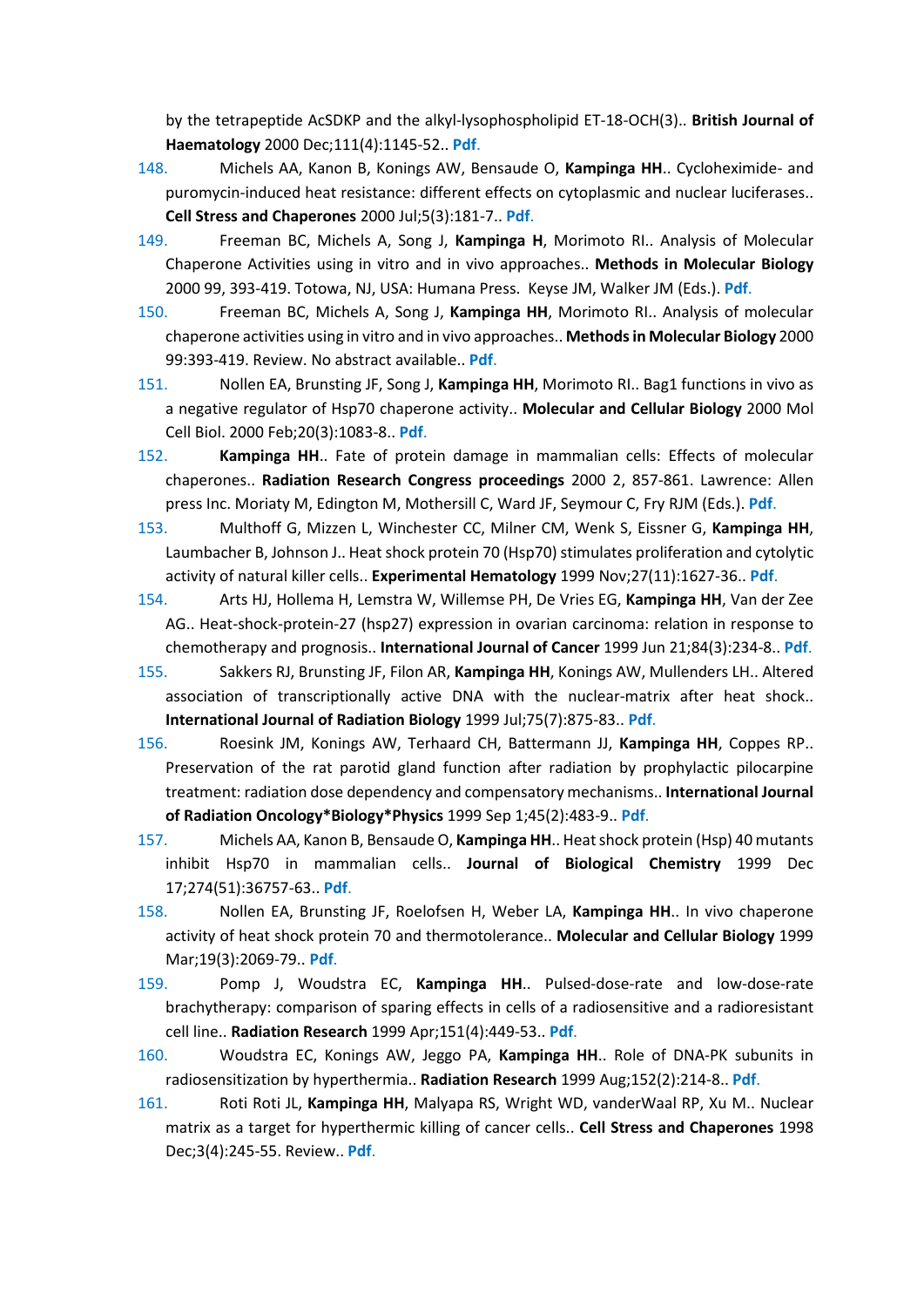- 162. Woudstra EC, Driessen C, Konings AW, **Kampinga HH**.. DNA damage induction and tumour cell radiosensitivity: PFGE and halo measurements.. **International Journal of Radiation Biology** 1998 May;73(5):495-502.. **[Pdf](https://www.ncbi.nlm.nih.gov/pubmed/9652806)**.
- 163. van Waarde MA, van Assen AJ, **Kampinga HH**, Konings AW, Vujaskovic Z.. Quantification of transforming growth factor-beta in biological material using cells transfected with a plasminogen activator inhibitor-1 promoter-luciferase construct.. **Analytical Biochemistry** 1997 Apr 5;247(1):45-51.. **[Pdf](https://www.ncbi.nlm.nih.gov/pubmed/9126369)**.
- 164. Hettinga JV, Lemstra W, Meijer C, Dam WA, Uges DR, Konings AW, De Vries EG, **Kampinga HH**.. Mechanism of hyperthermic potentiation of cisplatin action in cisplatinsensitive and -resistant tumour cells.. **British journal of cancer** 1997 75(12):1735-43.. **[Pdf](https://www.ncbi.nlm.nih.gov/pubmed/9192975)**.
- 165. van der Zee J, Kroon BB, Nieweg OE, van de Merwe SA, **Kampinga HH**.. Rationale for different approaches to combined melphalan and hyperthermia in regional isolated perfusion.. **European Journal of Cancer** 1997 Sep;33(10):1546-50. Review.. **[Pdf](https://www.ncbi.nlm.nih.gov/pubmed/9389913)**.
- 166. **Kampinga HH**, van Rhoon GC, van der Zee J.. Mild hyperthermia disturbs normal brains cells rather than that it helps killing tumours.. **International Journal of Hyperthermia.** 1997 Jan-Feb;13(1):133-9. No abstract available.. **[Pdf](https://www.ncbi.nlm.nih.gov/pubmed/9024934)**.
- 167. Hettinga JV, Konings AW, **Kampinga HH**.. Reduction of cellular cisplatin resistance by hyperthermia--a review.. **International Journal of Hyperthermia.** 1997 Sep-Oct;13(5):439-57. Review.. **[Pdf](https://www.ncbi.nlm.nih.gov/pubmed/9354931)**.
- 168. **Kampinga HH**, Konings AW, Evers AJ, Brunsting JF, Misfud N, Anderson RL.. Resistance to heat radiosensitization and protein damage in thermotolerant and thermoresistant cells.. **International Journal of Radiation Biology** 1997 Mar;71(3):315-26.. **[Pdf](https://www.ncbi.nlm.nih.gov/pubmed/9134022)**.
- 169. **Kampinga HH**, Hiemstra YS, Konings AW, Dikomey E.. Correlation between slowly repairable double-strand breaks and thermal radiosensitization in the human HeLa S3 cell line.. **International Journal of Radiation Biology** 1997 Sep;72(3):293-301.. **[Pdf](https://www.ncbi.nlm.nih.gov/pubmed/9298109)**.
- 170. Michels AA, Kanon B, Konings AW, Ohtsuka K, Bensaude O, **Kampinga HH**.. Hsp70 and Hsp40 chaperone activities in the cytoplasm and the nucleus of mammalian cells.. **Journal of Biological Chemistry** 1997 Dec 26;272(52):33283-9.. **[Pdf](https://www.ncbi.nlm.nih.gov/pubmed/9407119)**.
- 171. Hettinga JV, Lemstra W, Meijer C, Los G, de Vries EG, Konings AW, **Kampinga HH**.. Heatshock protein expression in cisplatin-sensitive and -resistant human tumor cells.. **International Journal of Cancer** 1996 Sep 17;67(6):800-7.. **[Pdf](https://www.ncbi.nlm.nih.gov/pubmed/8824551)**.
- 172. Woudstra EC, Roesink JM, Rosemann M, Brunsting JF, Driessen C, Orta T, Konings AW, Peacock JH, **Kampinga HH**.. Chromatin structure and cellular radiosensitivity: a comparison of two human tumour cell lines.. **International Journal of Radiation Biology** 1996 Dec;70(6):693- 703.. **[Pdf](https://www.ncbi.nlm.nih.gov/pubmed/8980667)**.
- 173. van Waarde MA, van Assen AJ, Konings AW, **Kampinga HH**.. Feasibility of measuring radiation-induced DNA double strand breaks and their repair by pulsed field gel electrophoresis in freshly isolated cells from the mouse RIF-1 tumor.. **International Journal of Radiation Oncology\*Biology\*Physics** 1996 Aug 1;36(1):125-34.. **[Pdf](https://www.ncbi.nlm.nih.gov/pubmed/8823267)**.
- 174. Woudstra EC, Brunsting JF, Roesink JM, Konings AW, **Kampinga HH**.. Radiation induced DNA damage and damage repair in three human tumour cell lines.. **Mutation Research DNA Repair** 1996 Jan 2;362(1):51-9.. **[Pdf](https://www.ncbi.nlm.nih.gov/pubmed/8538648)**.
- 175. Beekman, A. C., Woerdenbag, H. J., Kampinga, H. H., & Konings, A. W. T.. Cytotoxicity of artemisinin, a dimer of dihydroartemisinin, artemisitene and eupatoriopicrin as evaluated by the MTT and clonogenic assay.. **Phytotherapy Research** 1996 10(2), 140-144.. **[Pdf](http://onlinelibrary.wiley.com/doi/10.1002/(SICI)1099-1573(199603)10:2%3C140::AID-PTR792%3E3.0.CO;2-D/epdf)**.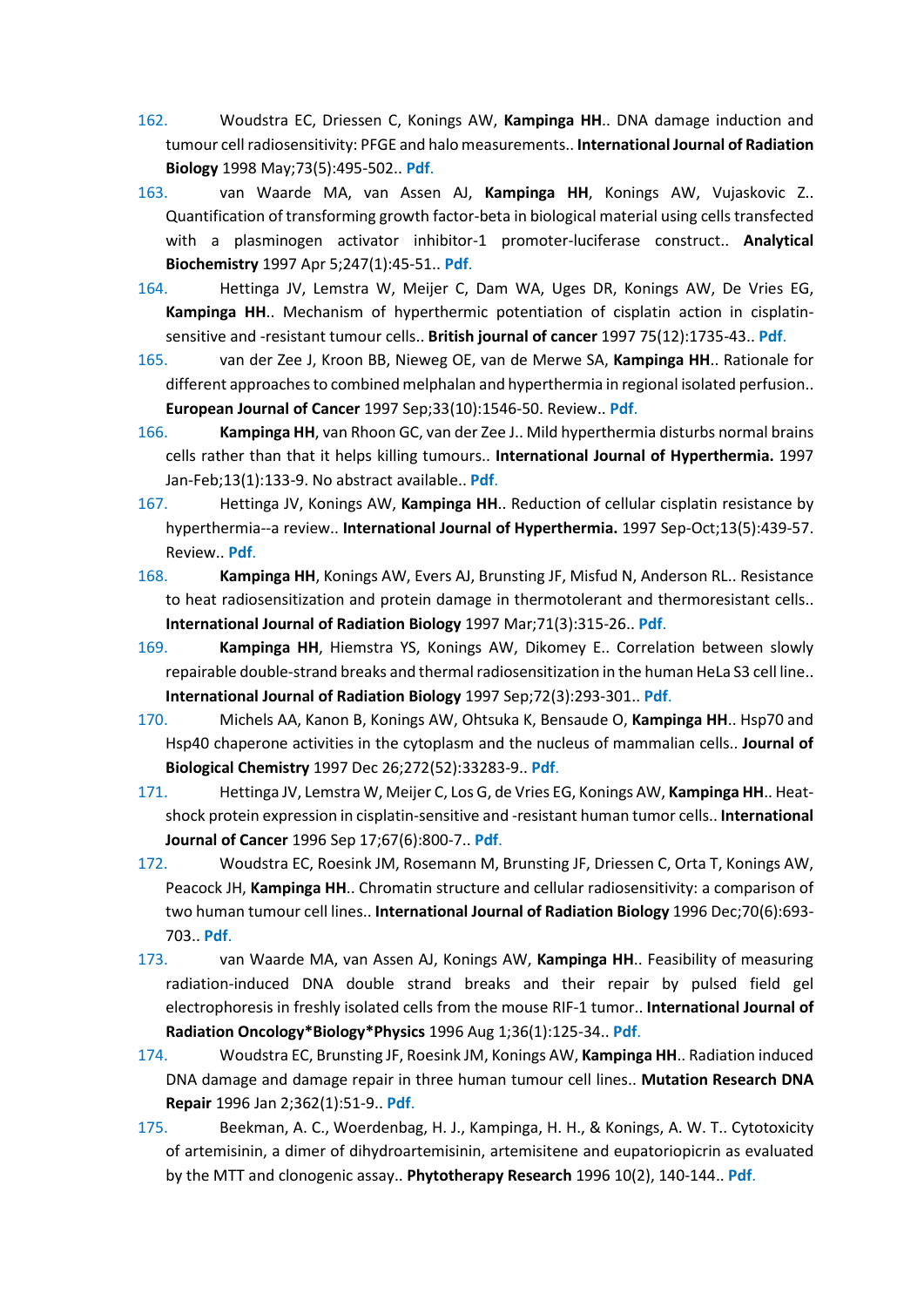- 176. **Kampinga HH**.. Hyperthermia, thermotolerance and topoisomerase II inhibitors.. **British journal of cancer** 1995 Aug;72(2):333-8.. **[Pdf](https://www.ncbi.nlm.nih.gov/pubmed/7640214)**.
- 177. Groen HJ, Sleijfer S, Meijer C, **Kampinga HH**, Konings AW, De Vries EG, Mulder NH.. Carboplatin- and cisplatin-induced potentiation of moderate-dose radiation cytotoxicity in human lung cancer cell lines.. **British journal of cancer** 1995 Dec;72(6):1406-11.. **[Pdf](https://www.ncbi.nlm.nih.gov/pubmed/8519652)**.
- 178. Hettinga JV, Lemstra W, Konings AW, **Kampinga HH**.. Cisplatin sensitivity and thermochemosensitisation in thermotolerant cDDP-sensitive and -resistant cell lines.. **British journal of cancer** 1995 Mar;71(3):498-504.. **[Pdf](https://www.ncbi.nlm.nih.gov/pubmed/7880730)**.
- 179. Sakkers RJ, Filon AR, Brunsting JF, **Kampinga HH**, Konings AW, Mullenders LH.. Selective inhibition of repair of active genes by hyperthermia is due to inhibition of global and transcription coupled repair pathways.. **Carcinogenesis** 1995 Apr;16(4):743-8.. **[Pdf](https://www.ncbi.nlm.nih.gov/pubmed/7537181)**.
- 180. Michels AA, Nguyen VT, Konings AW, **Kampinga HH**, Bensaude O.. Thermostability of a nuclear-targeted luciferase expressed in mammalian cells. Destabilizing influence of the intranuclear microenvironment.. **European journal of biochemistry** 1995 Dec 1;234(2):382-9.. **[Pdf](https://www.ncbi.nlm.nih.gov/pubmed/8536679)**.
- 181. **Kampinga HH**, Brunsting JF, Stege GJ, Burgman PW, Konings AW.. Thermal protein denaturation and protein aggregation in cells made thermotolerant by various chemicals: role of heat shock proteins.. **Experimental Cell Research.** 1995 Aug;219(2):536-46.. **[Pdf](https://www.ncbi.nlm.nih.gov/pubmed/7641806)**.
- 182. **Kampinga HH**.. Intrinsieke stralingsgevoeligheid: van de kliniek naar de lab-tafel en terug.. **Gamma** 1995 45, 98-103.. **Pdf**.
- 183. Hettinga JV, Lemstra W, De Vries EG, Konings AW, **Kampinga HH**.. Sensitization to cisplatin action by step-down heating in cDDP-sensitive and -resistant cells.. **International Journal of Cancer** 1995 May 29;61(5):722-6.. **[Pdf](https://www.ncbi.nlm.nih.gov/pubmed/7768647)**.
- 184. Stege GJ, **Kampinga HH**, Konings AW.. Heat-induced intranuclear protein aggregation and thermal radiosensitization.. **International Journal of Radiation Biology** 1995 Feb;67(2):203-9.. **[Pdf](https://www.ncbi.nlm.nih.gov/pubmed/7884289)**.
- 185. Sakkers RJ, Filon AR, **Kampinga HH**, Konings AW, Mullenders LH.. Repair of UV-induced pyrimidine(6-4)pyrimidone photoproducts is selectively inhibited in transcriptionally active genes after heat treatment of human fibroblasts.. **International Journal of Radiation Biology** 1995 May;67(5):495-9.. **[Pdf](https://www.ncbi.nlm.nih.gov/pubmed/7775824)**.
- 186. Stege GJ, Brunsting JF, **Kampinga HH**, Konings AW.. Thermotolerance and nuclear protein aggregation: protection against initial damage or better recovery?. **Journal of Cellular Physiology** 1995 Sep;164(3):579-86.. **[Pdf](https://www.ncbi.nlm.nih.gov/pubmed/7650065)**.
- 187. Woudstra EC, Rosemann M, Brunsting JF, Roesink JM, Konings AWT, McMillan TJ, **Kampinga HH**.. Differences in chromatin structure between two human tumour cell lines: Relation to radiosensitivity.. **Radiation Research Congress proceedings** 1995 412-415. Wurzburg: 10th ICRR Society (Int Congress Radiation Research). Hagen U, Harder D, Jung H, Streffer C (Eds.),. **Pdf**.
- 188. **Kampinga HH**. Effects of hyperthermia on chromatin organization: Consequences for DNA repair and radiosensitivity.. **Radiation Research Congress proceedings** 1995 380-383. Wurzburg: 10th ICRR Society (Int Congress Radiation Res). In U. Hagen, D. Harder, H. Jung, & C. Streffer (Eds.). **Pdf**.
- 189. **Kampinga HH**, Brunsting JF, Stege GJ, Konings AW, Landry J.. Cells overexpressing Hsp27 show accelerated recovery from heat-induced nuclear protein aggregation.. **Biochemical and Biophysical Research Communications** 1994 Nov 15;204(3):1170-7.. **[Pdf](https://www.ncbi.nlm.nih.gov/pubmed/7980592)**.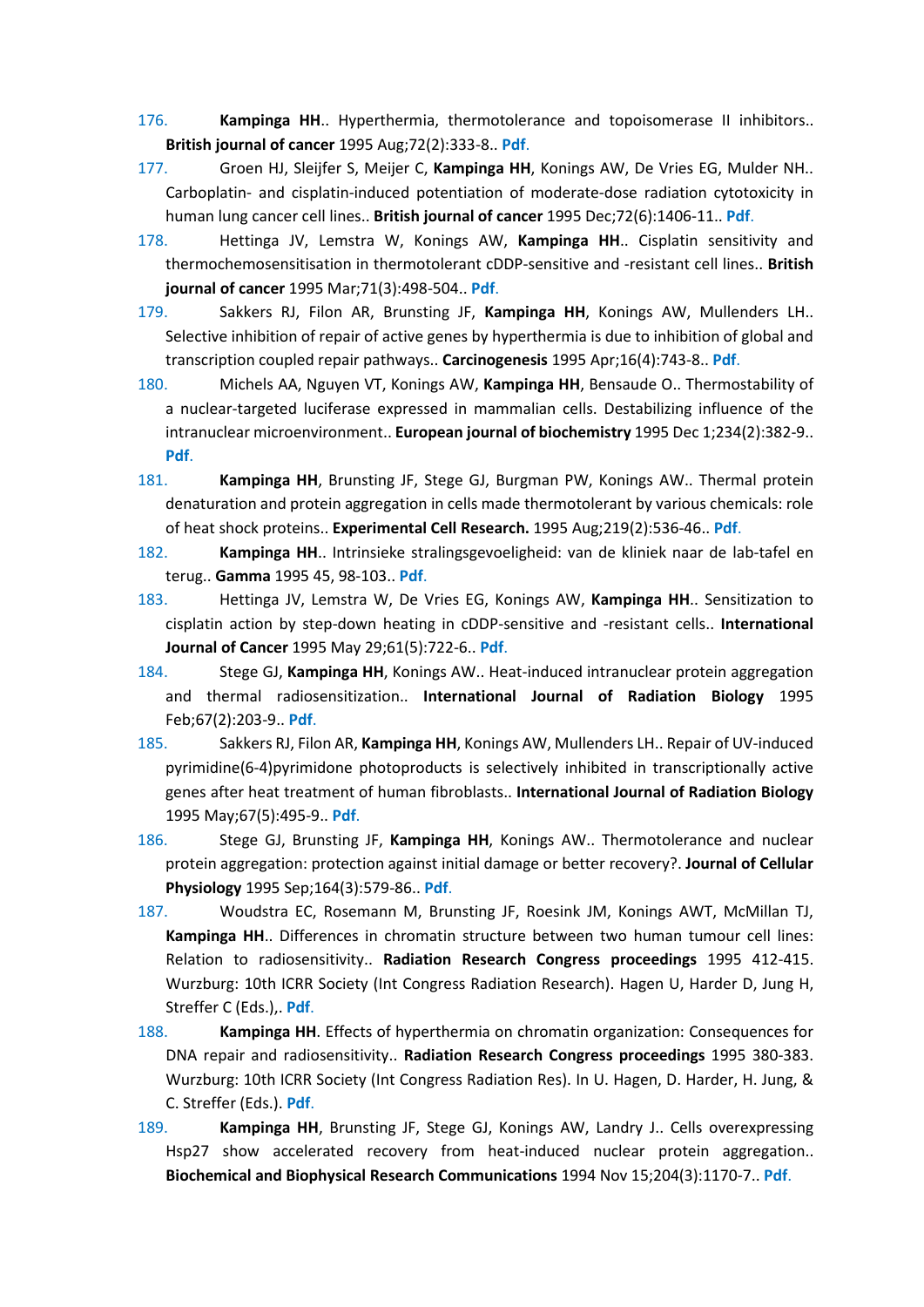- 190. Mullenders LHF, Sakkers RJ, **Kampinga HH**, Konings AWT.. Chromatin structure, hyperthermia and repair of UV-induced photolesions in mammalian cells.. **Chromosomal Alterations: origin and significance** 1994 21-30. Springer. Natarajan AT, Obe G (Eds.). **Pdf**.
- 191. Wierenga PK, Stege GJ, **Kampinga HH**, Konings AW.. Intracellular free calcium concentrations in cell suspensions during hyperthermia.. **European Journal of Cell Biology** 1994 Feb;63(1):68-76.. **[Pdf](https://www.ncbi.nlm.nih.gov/pubmed/8005107)**.
- 192. Stege GJ, Li L, **Kampinga HH**, Konings AW, Li GC.. Importance of the ATP-binding domain and nucleolar localization domain of HSP72 in the protection of nuclear proteins against heat-induced aggregation.. **Experimental Cell Research.** 1994 Sep;214(1):279-84.. **[Pdf](https://www.ncbi.nlm.nih.gov/pubmed/8082731)**.
- 193. Hettinga JV, Lemstra W, Meijer C, Mulder NH, Konings AW, de Vries EG, **Kampinga HH**.. Hyperthermic potentiation of cisplatin toxicity in a human small cell lung carcinoma cell line and a cisplatin resistant subline.. **International Journal of Hyperthermia.** 1994 Nov-Dec;10(6):795-805.. **[Pdf](https://www.ncbi.nlm.nih.gov/pubmed/7884239)**.
- 194. Stege GJ, Li GC, Li L, **Kampinga HH**, Konings AW.. On the role of hsp72 in heat-induced intranuclear protein aggregation.. **International Journal of Hyperthermia.** 1994 Sep-Oct;10(5):659-74.. **[Pdf](https://www.ncbi.nlm.nih.gov/pubmed/7806923)**.
- 195. Boersma HH, Woerdenbag HJ, Bauer J, Scheithauer W, **Kampinga HH**, Konings AW.. Interaction between the cytostatic effects of quercetin and 5-fluorouracil in two human colorectal cancer cell lines.. **Phytomedicine** 1994 Dec;1(3):239-44. doi: 10.1016/S0944- 7113(11)80071-1.. **[Pdf](https://www.ncbi.nlm.nih.gov/pubmed/23195945)**.
- 196. Woerdenbag HJ, Merfort I, Passreiter CM, Schmidt TJ, Willuhn G, van Uden W, Pras N, **Kampinga HH**, Konings AW.. Cytotoxicity of flavonoids and sesquiterpene lactones from Arnica species against the GLC4 and the COLO 320 cell lines.. **Planta Medica** 1994 Oct;60(5):434-7.. **[Pdf](https://www.ncbi.nlm.nih.gov/pubmed/7997472)**.
- 197. Konings AW, Hettinga JV, **Kampinga HH**.. Osteosarcoma in adolescents and young adults: new developments and controversies. Thermal chemosensitization of cDDP-resistant cells.. **Cancer Treatment and Research** 1993 62:93-100. Review. No abstract available.. **[Pdf](https://www.ncbi.nlm.nih.gov/pubmed/8096764)**.
- 198. Burgman PW, **Kampinga HH**, Konings AW.. Possible role of localized protein denaturation in the mechanism of induction of thermotolerance by heat, sodium-arsenite and ethanol.. **International Journal of Hyperthermia.** 1993 Jan-Feb;9(1):151-62.. **[Pdf](https://www.ncbi.nlm.nih.gov/pubmed/8381841)**.
- 199. **Kampinga HH**, Muller E, Brunsting JF, Heine L, Konings AW, Issels RD.. Association of HSP72 with the nuclear (TX-100-insoluble) fraction upon heating tolerant and non-tolerant HeLa S3 cells.. **International Journal of Hyperthermia.** 1993 Jan-Feb;9(1):89-98.. **[Pdf](https://www.ncbi.nlm.nih.gov/pubmed/8433029)**.
- 200. Konings AW, Hettinga JV, Lemstra W, Humphrey GB, **Kampinga HH**.. Sensitizing for cisdiamminedichloroplatinum(II) action by hyperthermia in resistant cells.. **International Journal of Hyperthermia.** 1993 Jul-Aug;9(4):553-62.. **[Pdf](https://www.ncbi.nlm.nih.gov/pubmed/8366305)**.
- 201. **Kampinga HH**, Kanon B, Konings AW, Stackhouse MA, Bedford JS.. Thermal radiosensitization in heat- and radiation-sensitive mutants of CHO cells.. **International Journal of Radiation Biology** 1993 Aug;64(2):225-30.. **[Pdf](https://www.ncbi.nlm.nih.gov/pubmed/8103547)**.
- 202. Rosemann M, Kanon B, Konings AW, **Kampinga HH**.. An image analysis technique for detection of radiation-induced DNA fragmentation after CHEF electrophoresis.. **International Journal of Radiation Biology** 1993 Aug;64(2):245-9.. **[Pdf](https://www.ncbi.nlm.nih.gov/pubmed/8103550)**.
- 203. Stege GJ, Wierenga PK, **Kampinga HH**, Konings AW.. Hyperthermia, intracellular free calcium and calcium ionophores.. **International Journal of Radiation Biology** 1993 Oct;64(4):459-68.. **[Pdf](https://www.ncbi.nlm.nih.gov/pubmed/7901308)**.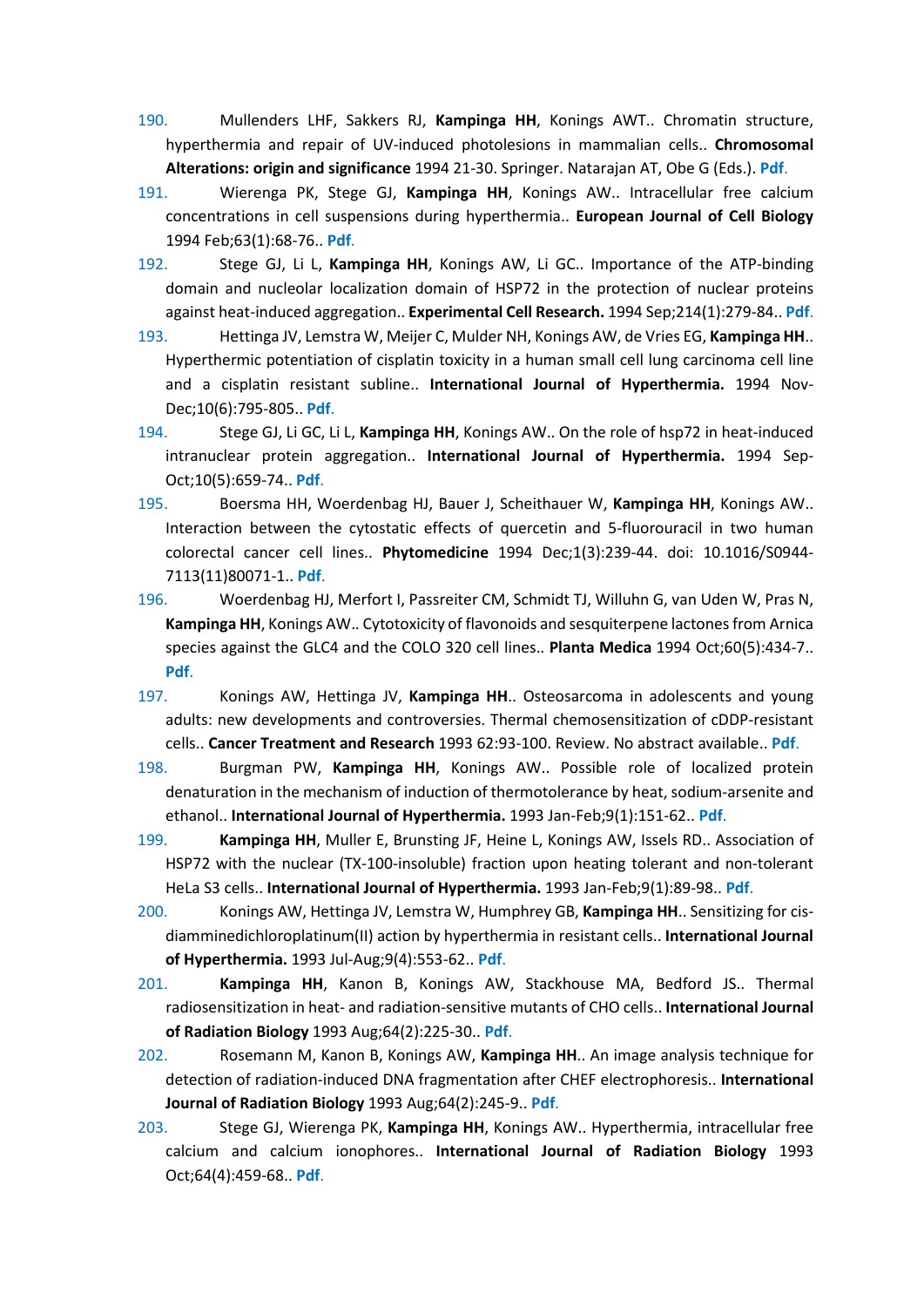- 204. Woerdenbag HJ, Moskal TA, Pras N, Malingré TM, el-Feraly FS, **Kampinga HH**, Konings AW.. Cytotoxicity of artemisinin-related endoperoxides to Ehrlich ascites tumor cells.. **Journal of Natural Products** 1993 Jun;56(6):849-56.. **[Pdf](https://www.ncbi.nlm.nih.gov/pubmed/8350087)**.
- 205. **Kampinga HH**.. Thermotolerance in mammalian cells. Protein denaturation and aggregation, and stress proteins.. **Journal of Cell Science** 1993 Jan;104 ( Pt 1):11-7.. **[Pdf](https://www.ncbi.nlm.nih.gov/pubmed/8449990)**.
- 206. Stege GJ, Wierenga PK, Konings AW, **Kampinga HH**.. Synergistic action of calciumionophores and hyperthermia is best interpreted as thermal enhancement of calcium toxicity.. **Journal of Cellular Physiology** 1993 Jun;155(3):452-60.. **[Pdf](https://www.ncbi.nlm.nih.gov/pubmed/8491786)**.
- 207. Vanderlinde JCC, Woerdenbag HJ, Malingre TM, **Kampinga HH**, Konings AWT.. Role of membrane lipid-composition in the cytotoxicity of the sesquiterpene lactone eupatoriopicrin.. **Phytotherapy Research** 1993 7(2), 128-133.. **[Pdf](http://onlinelibrary.wiley.com/doi/10.1002/ptr.2650070207/epdf)**.
- 208. Sakkers RJ, Filon AR, Brunsting JF, **Kampinga HH**, Mullenders LH, Konings AW.. Heatshock treatment selectively affects induction and repair of cyclobutane pyrimidine dimers in transcriptionally active genes in ultraviolet-irradiated human fibroblasts.. **Radiation Research** 1993 Sep;135(3):343-50.. **[Pdf](https://www.ncbi.nlm.nih.gov/pubmed/8378527)**.
- 209. Peter B, Wartena M, **Kampinga HH**, Konings AW.. Role of lipid peroxidation and DNA damage in paraquat toxicity and the interaction of paraquat with ionizing radiation.. **Biochemical Pharmacology** 1992 Feb 18;43(4):705-15.. **[Pdf](https://www.ncbi.nlm.nih.gov/pubmed/1540224)**.
- 210. **Kampinga HH**, Brunsting JF, Konings AW.. Acquisition of thermotolerance induced by heat and arsenite in HeLa S3 cells: multiple pathways to induce tolerance?. **Journal of Cellular Physiology** 1992 Feb;150(2):406-15.. **[Pdf](https://www.ncbi.nlm.nih.gov/pubmed/1370842)**.
- 211. Woerdenbag HJ, van der Linde JC, **Kampinga HH**, Malingré TM, Konings AW.. Induction of DNA damage in Ehrlich ascites tumour cells by exposure to eupatoriopicrin.. **Biochemical Pharmacology** 1989 Jul 15;38(14):2279-83.. **[Pdf](https://www.ncbi.nlm.nih.gov/pubmed/2751694)**.
- 212. **Kampinga HH**, van den Kruk G, Konings AW.. Reduced DNA break formation and cytotoxicity of the topoisomerase II drug 4'-(9'-acridinylamino)methanesulfon-m-anisidide when combined with hyperthermia in human and rodent cell lines.. **Cancer Research** 1989 Cancer Res. 1989 Apr 1;49(7):1712-7.. **[Pdf](https://www.ncbi.nlm.nih.gov/pubmed/2538233)**.
- 213. **Kampinga HH**, Keij JF, van der Kruk G, Konings AW.. Interaction of hyperthermia and radiation in tolerant and nontolerant HeLa S3 cells: role of DNA polymerase inactivation.. **International Journal of Radiation Biology** 1989 Mar;55(3):423-33.. **[Pdf](https://www.ncbi.nlm.nih.gov/pubmed/2564038)**.
- 214. **Kampinga HH**, Wright WD, Konings AW, Roti Roti JL.. Changes in the structure of nucleoids isolated from heat-shocked HeLa cells.. **International Journal of Radiation Biology** 1989 Sep;56(3):369-82.. **[Pdf](https://www.ncbi.nlm.nih.gov/pubmed/2570821)**.
- 215. **Kampinga HH**, Turkel-Uygur N, Roti Roti JL, Konings AW.. The relationship of increased nuclear protein content induced by hyperthermia to killing of HeLa S3 cells.. **Radiation Research** 1989 Mar;117(3):511-22.. **[Pdf](https://www.ncbi.nlm.nih.gov/pubmed/2928473)**.
- 216. **Kampinga HH**. Heat-induced alterations in the cell nucleus: relation to hyperthermic cell killing and radiosensitization s.n.. **Thesis** 1989 Thesis. **Pdf**.
- 217. **Kampinga HH**, Mullenders LH, Konings AW.. Effect of hyperthermia on DNA loop-size in HeLa S3 cells.. **International Journal of Radiation Biology & Related Studies in Physics, Chemistry & Medicine** 1988 Feb;53(2):291-300.. **[Pdf](https://www.ncbi.nlm.nih.gov/pubmed/3257948)**.
- 218. **Kampinga HH**, Konings AWT.. Interaction of hyperthermia and radiation, role of DNA polymerase inactivation.. **Proceedings of the 5th International Symposium of Hyperthermia Oncology** 1988 II, 130-134. **Pdf**.